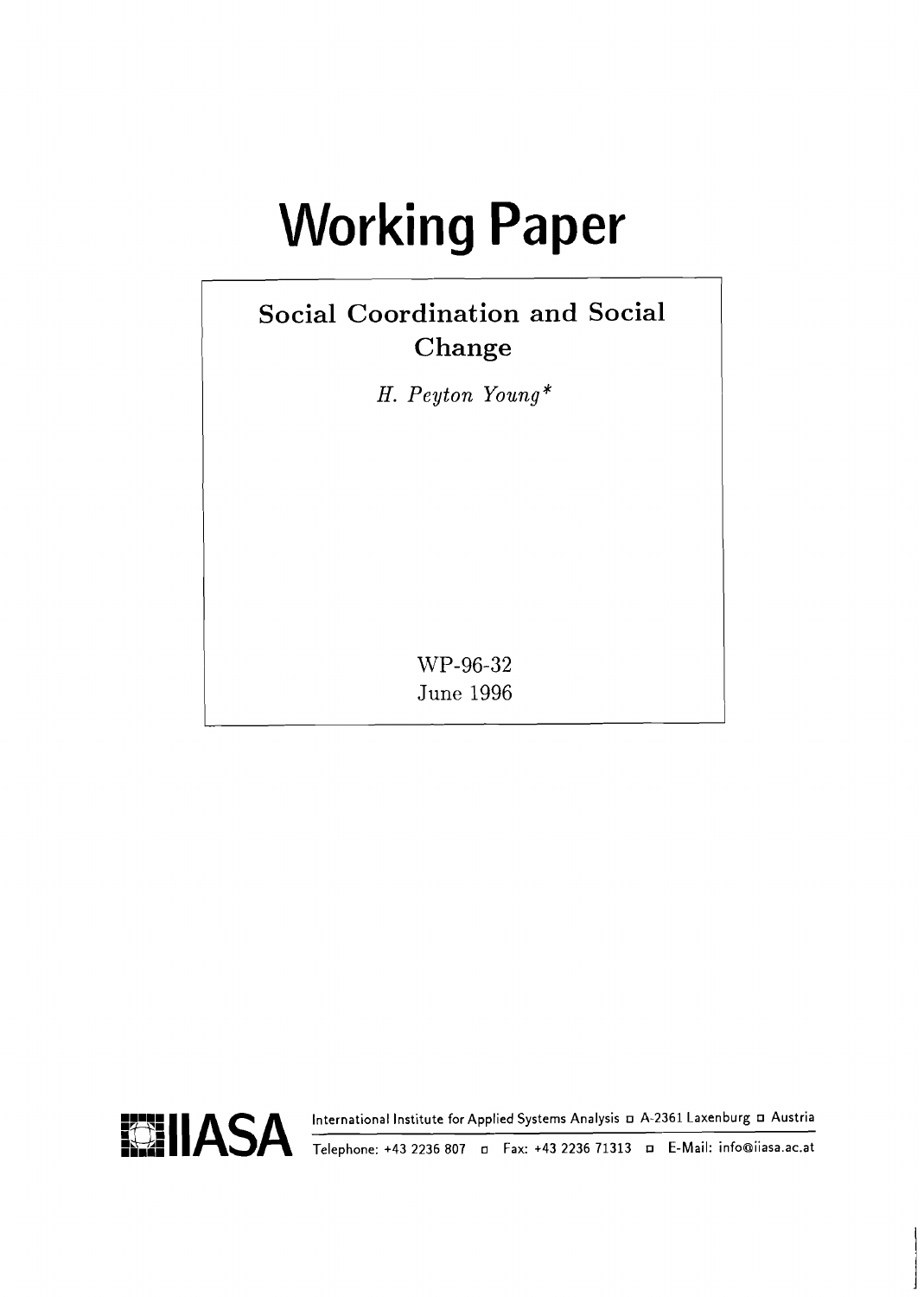# **Social Coordination and Social Change**

*H. Peyton Young\** 

WP-96-32 June 1996

\*Department of Economics, Johns Hopkins University Baltimore, MD 21218-2685 and International lnstitute for Applied Systems Analysis Laxen burg, Austria

Working Papers are interim reports on work of the International Institute for Applied Systems Analysis and have received only limited review. Views or opinions expressed herein do not necessarily represent those of the Institute, its National Member Organizations, or other organizations supporting the work.

**ENTREM CONSTRANT (INCOLUTER IN ANALYSIS IS A-2361 Laxenburg D Austria)**<br>
Telephone: +43 2236 807 **p** Fax: +43 2236 71313 **p** E-Mail: info@iiasa.ac.at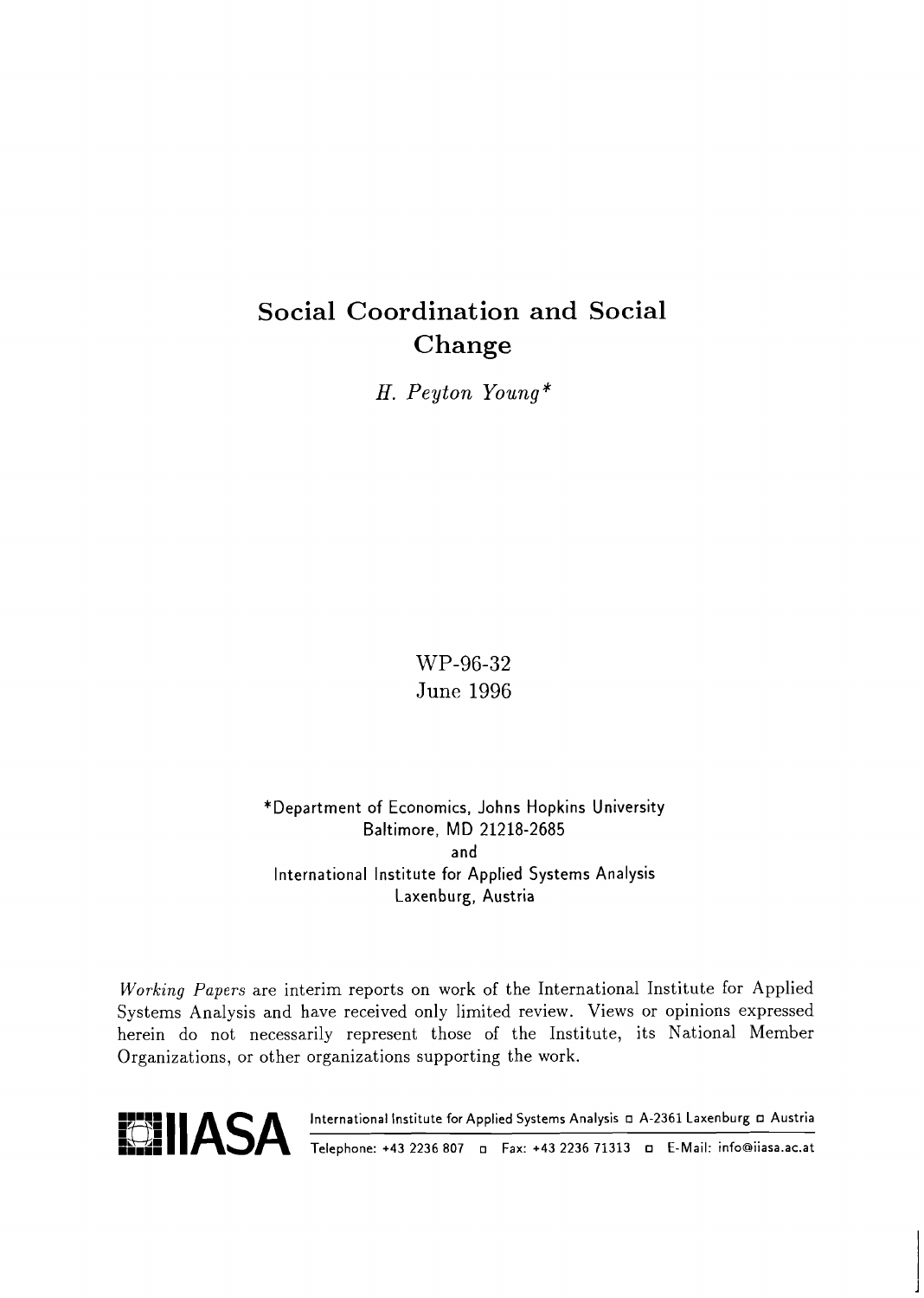#### **Abstract**

Social and economic institutions govern how people interact with each other -- they define the "rules of the game." Choosing the rules is at bottom a pure coordination problem, since people must agree on the rules in order to play. We posit that these rules evolve endogenously through the repeated interactions of individuals. They choose best replies to their environment subject to some inertia and error. Over the long run, such a process selects institutions (rules) that are efficient, and fair in the sense that the expected payoffs are centrally located on the Pareto frontier of the payoff possibility set.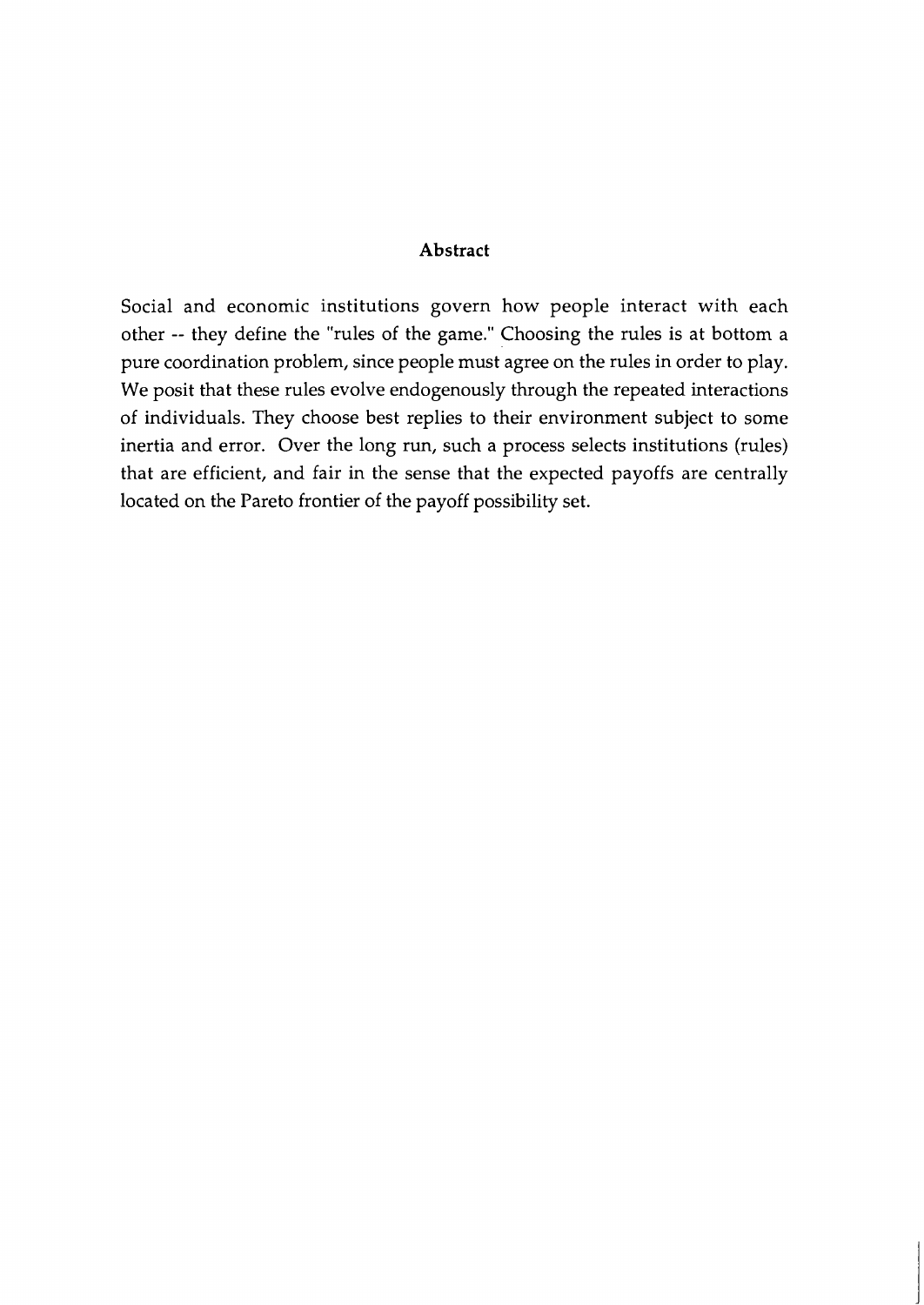## Social Coordination and Social Change<sup>1</sup>

### 1. Games and social norms

Games govern how people interact with one another. They provide the framework of rules that constrain what agents do and what they expect others to do. When everyone knows what the game is, game theory tells us how rational people will play it and what the outcome will be. But how do people come to know what the game is? Most interactions are too complex to be understood strategically if we allow for all possible strategies the agents might use. Instead, interactions tend to follow stylized patterns that the players have come to expect in particular situations. It is this delimited and constrained form of interaction that we call a "game." **A** game is a gestalt that frames the strategic situation for the players, and allows them to coordinate their behaviors and expectations.

Consider, for example, the ways in which people can write a contract. In practice they do not negotiate over all possible forms of contracts; they take a standard contract for that situation and negotiate how to fill in the blanks. Real estate sales contracts have one format, construction contracts another, manufacturing employment contracts a third. Their terms depend not only on the economic activity at hand, but on the time and place -- on the social context. Over time, contracts evolve into a specific format through the cumulative experience of many individuals trying out different forms.

**A** second, considerably fuzzier, example, concerns the operation of households. The roles of men and women, children and adults, are governed by unwritten rules and common understandings in any society. There are, of course, many variations among households in such particulars as who does the dishes, who goes shopping, and who weeds the garden. But these are details that are negotiated within the broader conventions and understandings of the way in which households are supposed to operate within a given culture. These common understandings define the spheres within which the various parties have primary responsibilities in rearing children, earning income, caring for the

 $<sup>1</sup>I$  am indebted to Kenneth Arrow for suggesting this general line of inquiry, and to John Roemer</sup> and Mancur Olson for constructive comments on an earlier draft.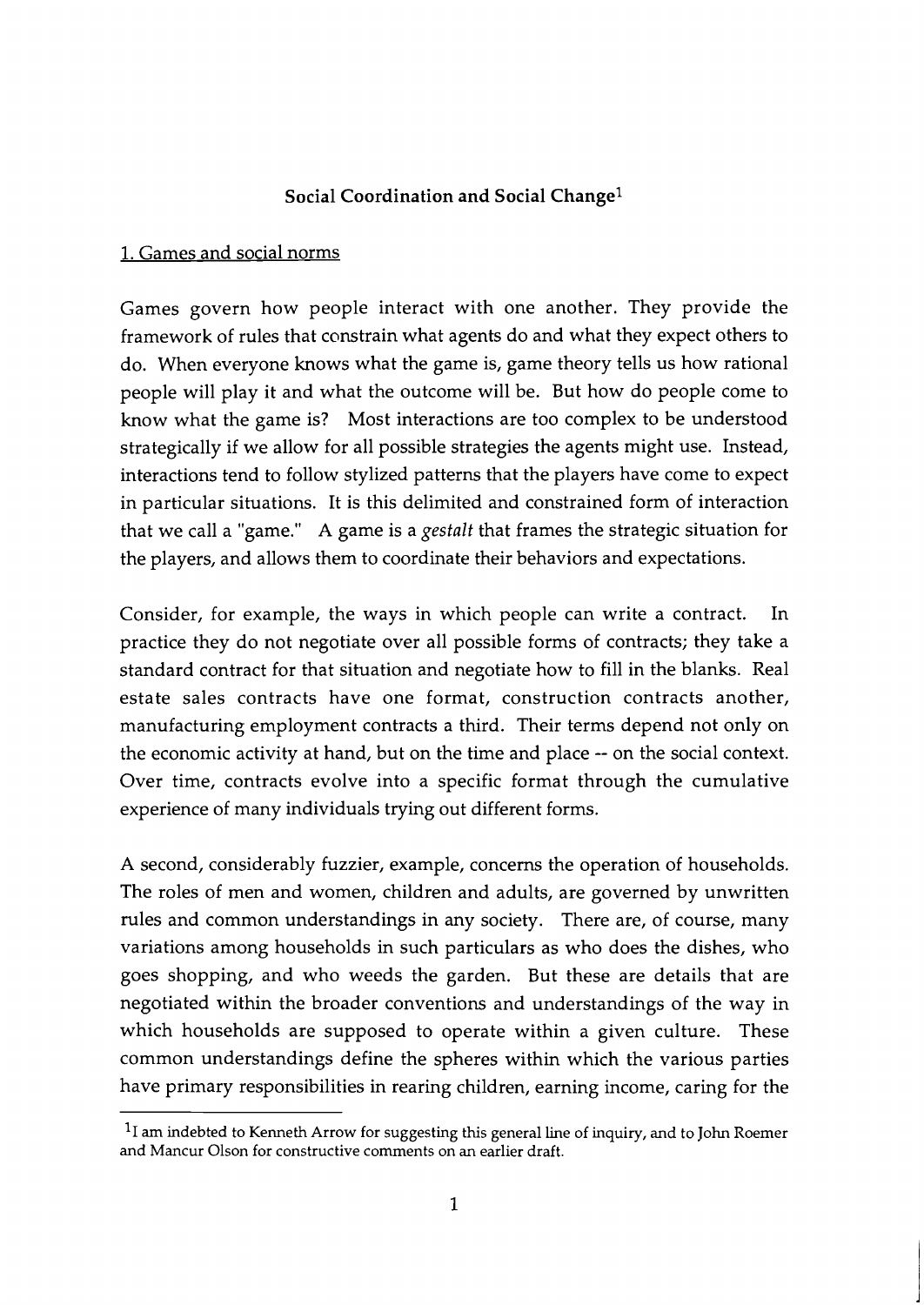elderly, and so forth. They define the implicit game within which the relationships are played out. Though the rules of the game are quite complex, and one would be hard pressed to write them down explicitly, most people within a given culture know how to play the household game.

My point is that every sphere of interaction has its customary rules -- the rules of the game. There is no one way to structure an interaction as a game, any more than there is one way to run a household or one way to write a contract. Rather, the rules of the game need to be understood as social conventions that are the product of social evolution (North, 1981; Sugden, 1986; Binmore, 1994; Arrow, 1994). The question is whether some games tend to be favored by the evolutionary process. In this paper I analyze this issue using the methodology of evolutionary game theory (Foster and Young, 1990, Kandori, Mailath, and Rob, 1993, and Young, 1993a).

We start with the idea that alternative ways of structuring an interaction can be represented as a finite class of different games. All parties to a transaction must agree on what the rules of the game are, otherwise they cannot play. This amounts to solving a pure coordination problem. Over time, alternative conceptions of which game is relevant compete for acceptance in people's heads. Once everyone agrees on the relevant game for a given sphere of interaction, it is as if a species had successfully invaded a social niche. An institutional form has evolved that solves a social coordination problem.

Evolution does not stop there however: new ideas, like mutant species, keep coming along and eventually displace established ones. What is the source of these new ideas? One force for change comes from philosophers, preachers, social theorists, and assorted "radicals" who argue that the world should operate differently than it now does. If they are persuasive and find many converts, they may cause established convention to change. A second, more subtle, and probably more important source of new ideas is individual variation. People do not always follow established convention; sometimes they do things differently. If there are enough of them, and they push in the same direction, they can tip society into a new convention even if their actions are not consciously coordinated (Schelling, 1971,1978).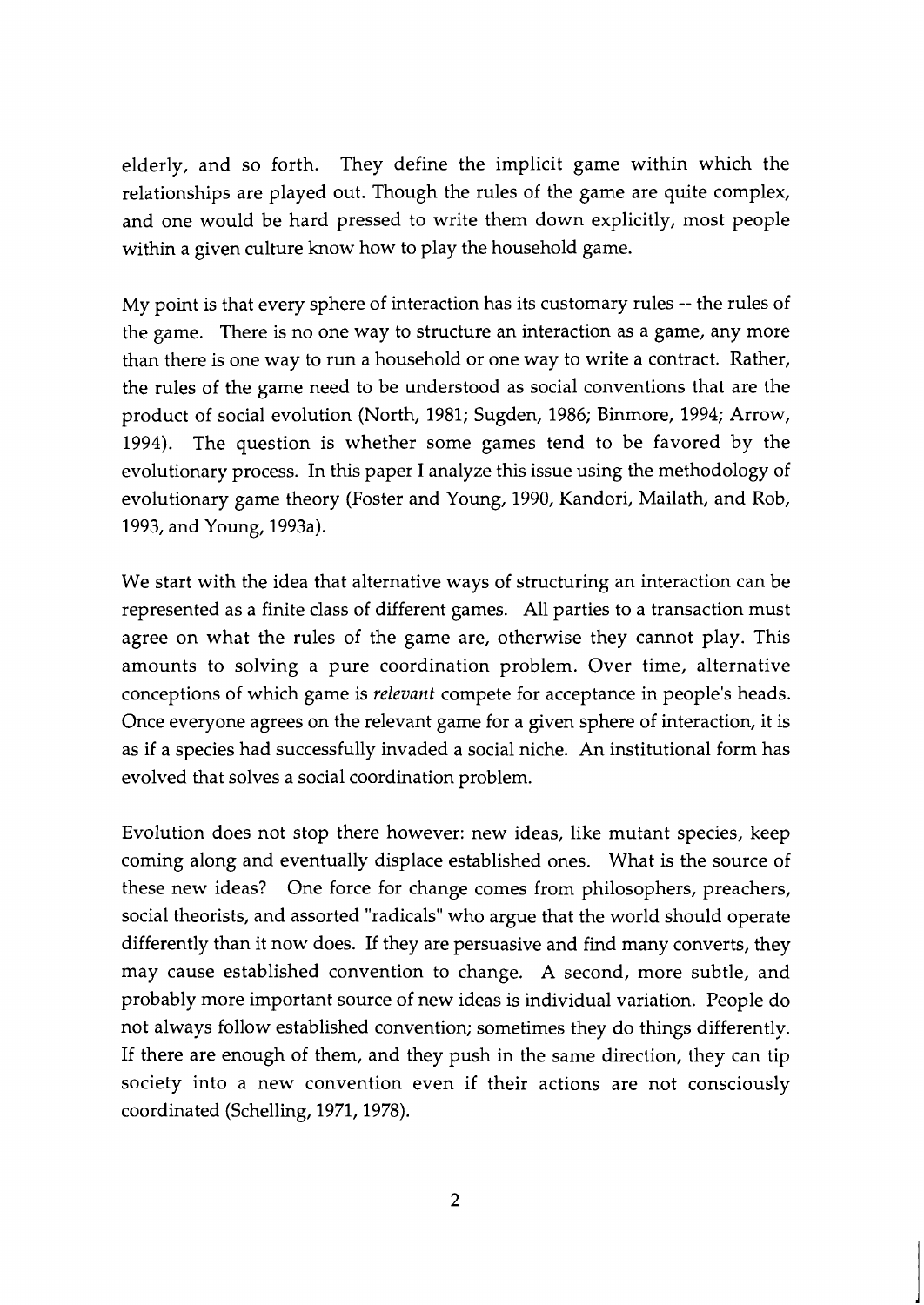We show that these forces select games (institutional forms) that are *efficient:*  there is no other way of structuring the interaction so that all parties get higher expected payoffs. Second, it favors games that are centrally located on the Pareto frontier of the feasible payoff set, instead of near the boundaries. At a purely technical level this can be regarded as a central tendency theorem for a class of stochastic processes. Interpreted in the context of economic and social institutions, it says that the most stable institutional arrangements are those in which all sides enjoy substantial gains from cooperation within the set of feasible payoff opportunities.

# 2. A model of social coordination

Let society consist of n disjoint populations or *classes* of individuals  $C_1, C_2, \ldots$  $C_n$  whose members interact from time to time. The structure of their interaction can be represented by a finite set of n-person games  $G_1, G_2, \ldots, G_m$ , each of which embodies a different set of "rules" that have payoff implications for the participants. To keep the model simple, we shall assume that each way of specifying the rules leads to a unique equilibrium, and that each member of the population correctly anticipates the expected payoff to himself in that equilibrium.

At the beginning of each period, people are matched in groups, where a group consists of one person from each of the n social classes. A strategy is to name a game. If everyone in a given group names the *same* game i, they play it in the current period. If they fail to name the same game, they do not play (they are unattached for the current period). This assumption reflects the idea that social interactions are purely voluntary, and that there is no social decision rule to fall back on if they fail to coordinate. (Any such rule would have to be justified as a social institution that is also subject to evolution.)

Altogether, therefore, there are  $m + 1$  "states" that an individual can occupy at any given time: play one of the m games, or be unattached. Let aij be the *expected utility* to a member of class j from playing game i  $(1 \le i \le k)$  and let a<sub>0j</sub> be the utility from being unattached. For simplicity we shall assume that all games are worth playing, that is,  $a_{ij} > a_{0j}$  for all j and all  $i \neq 0$ . There is no loss of generality in normalizing each person's utility function so that for every class j,  $a_{0i} = 0$  and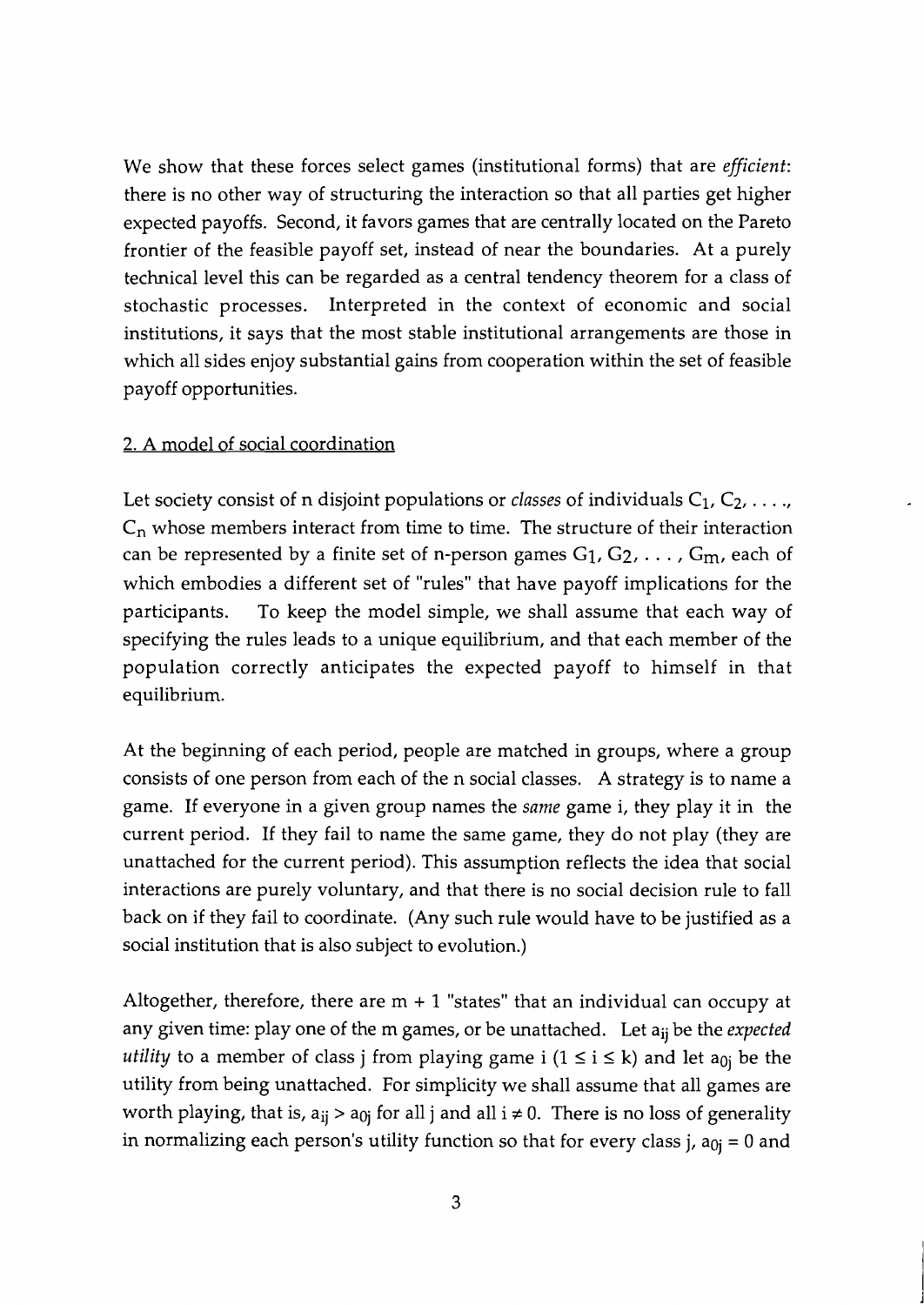$max_i a_{ii} = 1$ . We shall assume throughout that the utilities have been fixed in this fashion.

Over time, then, society is engaged in a meta-game that has the structure of a pure coordination game. Indeed, our results apply to *any* pure coordination game, whether or not it is motivated in this way. There are, however, two reasons for thinking of the coordination problem as one of choosing the rules of the game. First, choosing the rules is an especially natural example of a situation where *all* parties must agree if there are to be gains from cooperation. If they fail to agree, they simply do not play. (In particular, they do not have to *decide*  whether the meta-game is a pure coordination game; it has this structure by default.) Second, the development of rules governing social and interactions is a long-term process in which evolutionary forces surely play a major role. Moreover, the time scale is so long, and the number of people is so large, that no one individual can expect to have much effect on the course of events. In such a setting, myopic optimization is a reasonable assumption about how agents respond to their environment.

Consider then a coordination game with payoffs

$$
\begin{bmatrix}\n(a_{11}, \ldots, a_{1n}) & & & & \\
 & (a_{21}, \ldots, a_{2n}) & & & \\
 & & \ddots & & \\
 & & & & 0, \ldots, 0\n\end{bmatrix}
$$
\n
$$
(a_{m1}, \ldots, a_{mn})
$$

Let each class consist of k persons, where k is a positive integer. The process evolves in discrete time intervals  $t = 1, 2, \ldots$  The *state* at the end of period t is an m x n matrix  $x^t = (x^t, 1, x^t, 2, \ldots, x^t, n)$ , where each column vector  $x^t$ .j =  $(x^t, 1, x^t, 2, n)$  $\ldots$ ,  $x^{t}$ <sub>mj</sub>) lists the number of agents in class j who proposed playing each of the m games in period t.

A *complete matching* is a collection of k elements from the product set  $\prod C_i$  such that each member of the population occurs in one and only one element. Let M be the set of complete matchings. At the beginning of period  $t + 1$ , everyone in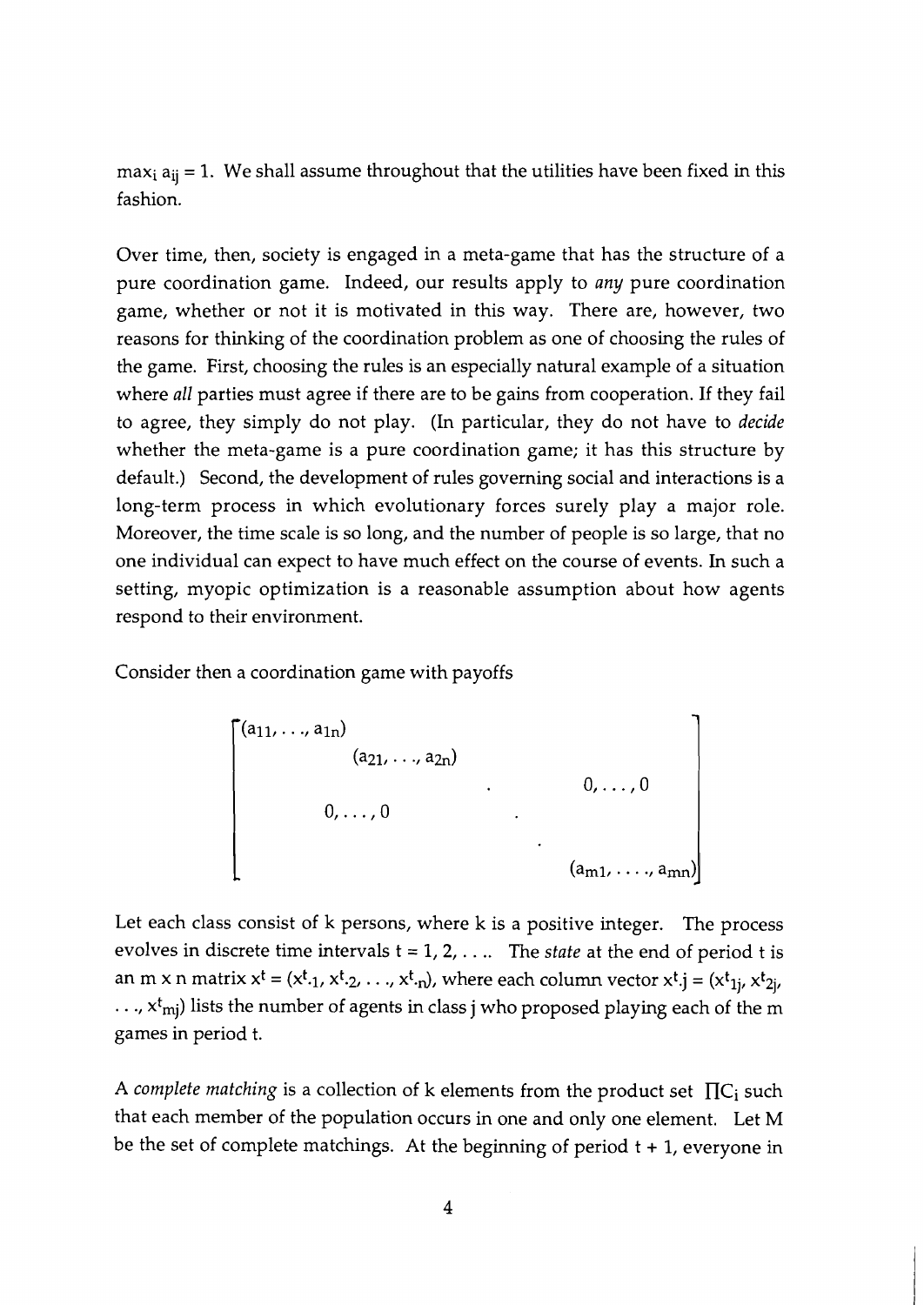the population is matched by a random draw from M according to some conditional probability distribution  $\mu(\cdot | x^t)$ , which depends on the state but not on the time period (except insofar as the time period determines the state). The probability of a matching reflects the geographical and social proximity of individuals, which affects their probability of meeting. Unlike some models in the literature, however, we do not assume that individuals interact exclusively with their neighbors (Ellison, 1993, Blume, 1993, An and Kiefer, 1993). Instead, we posit that all matchings occur with positive probability.

Once a matching has been chosen, each person in each matched group names a game. If all n members of the group name the same game i, they play it in period  $t + 1$  and receive expected payoffs  $a_{i1}$ ,  $a_{i2}$ , ...,  $a_{in}$ . If the members of a given group fail to name the same game (i.e., they cannot agree on the rules of the game), they are unattached for the period and their payoffs are zero. An individual in class j decides which game to name by consulting the frequency distribution of demands  $x<sup>t</sup>$  that were made in the previous period. From these he infers the probability that different games will be named by the people against whom he is matched now. In particular, people do not condition their demands on the identities of others; each individual is viewed as an anonymous representative of his or her class, and past behavior is taken as a predictor of present behavior. These assumptions obviously sacrifice some degree of realism, but still have considerable justification in a large-population setting.

Each representative agent from class j estimates, therefore, that the probability of everyone else in his group naming game i is  $\prod_{i\neq j} (x^t_{ij}/k)$ . The best reply is to choose a game i that maximizes  $a_{ij} \prod_{j \neq j} (x^t_{ij}/k)$ . If there are ties in the maximum, the j-agent chooses among them according to some probability distribution  $\pi_i$  that has full support. These tie-breaking rules are fixed throughout and will not be listed explicitly as parameters of the system. Individuals can deviate from best reply in two ways: through inertia and random error (which we can also interpret as experimentation). Let  $v \in (0, 1)$  be an inertia probability and let  $\varepsilon \in [0, 1)$  be an error probability. In each period, each individual sticks to his previous choice with probability v, chooses a best reply with probability  $(1 - v)(1 - \varepsilon)$ , and chooses a game at random with probability  $(1 - v)\varepsilon$ .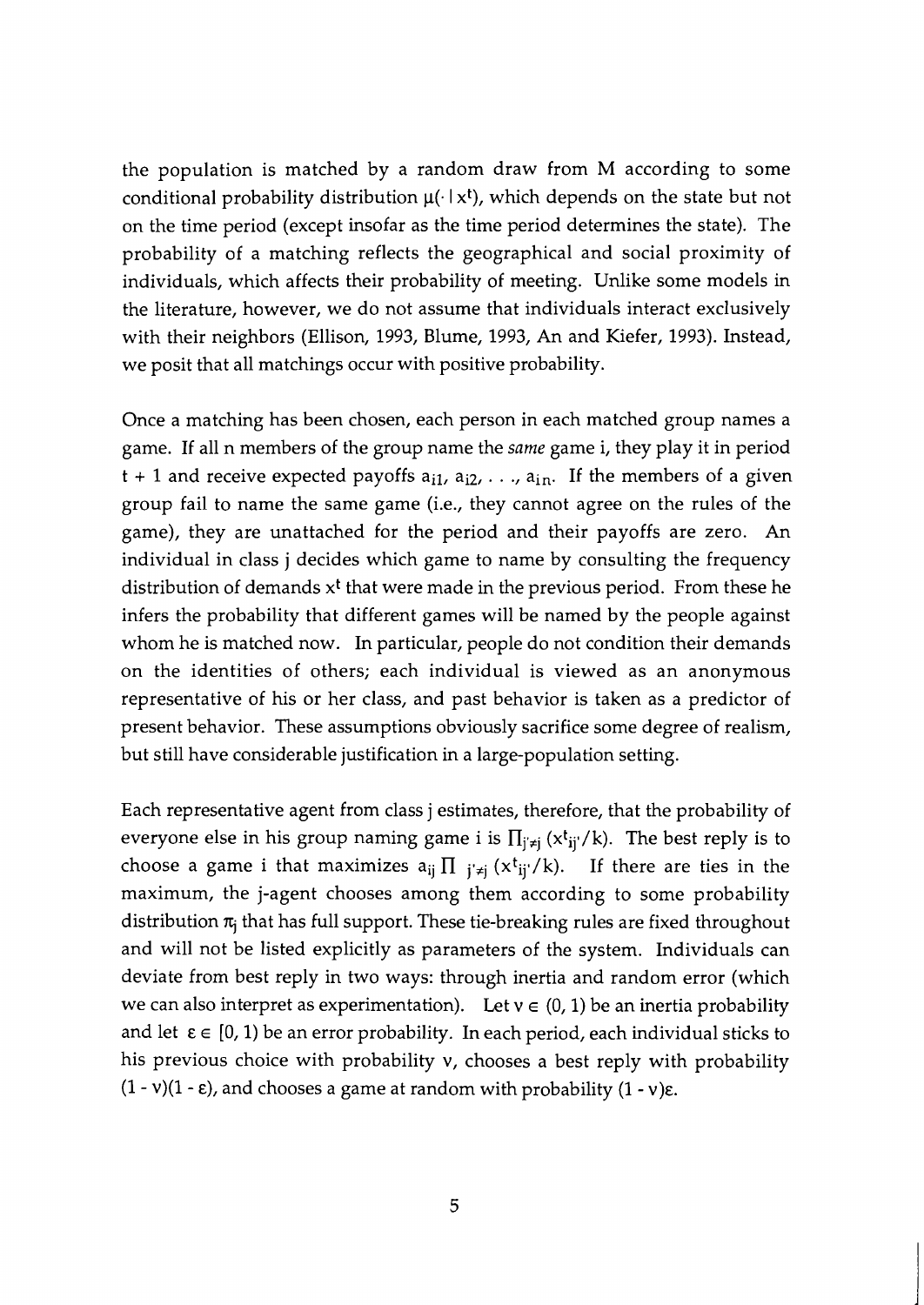These rules define a Markov process  $P^{k,v,\epsilon}$  on the finite state space X. When  $\epsilon$  is positive, there is a positive probability of moving from any state x to any other state x' in one period, because everyone could make an error (i.e., choose a strategy at random). Hence the process is irreducible. It is a standard result that a finite, stationary, irreducible Markov process has a unique stationary distribution  $\mu^{k,v,\epsilon}(x)$ , which represents the relative frequency with which the process visits state x during the first T periods as T becomes arbitrarily large.

A *social norm* is a state in which all matched players name (and play) the same game G<sub>i</sub>. Such a state has the form  $z_i = (ke_i, ke_i, \ldots, ke_i)$ , where  $e_i \in \mathbb{R}^m$  is the unit column vector with 1 in position i and 0's elsewhere. When the probability of making errors is zero, every norm is an absorbing state. We claim that, in fact, the norms are the *only* absorbing states when  $\varepsilon = 0$ . Suppose indeed that x is absorbing. If i is a game such that  $x_{ij} > 0$  for some j, then i must be a strict best reply by each j-player to the frequency distribution implied by x, for otherwise there is a positive probability that j will not play i in the next period (recall that the tie-breaking rule has full support). By assumption, the state in the next period is  $x$  with probability one. It follows that everyone in class j named  $i$  in  $x$ , that is,  $x_{ij} = k$ . Since the choice of i by class j must be a best reply to the choice of every other class, all classes must be choosing i, which means that  $x = z_i$ .

It can be shown that, when the disturbance term **E** is small but positive, the stationary distribution  $\mu^{k,v,\epsilon}(\cdot)$  puts almost all of the probability on one or more norms  $z_i$ . (This follows from the proof of Theorem 1 given in the Appendix.) To be precise, there is a unique, nonempty set of norms  $Z^* \subseteq \{z_1, z_2, \ldots, z_m\}$  such that

$$
\lim_{\varepsilon \to 0} \mu^{k, v, \varepsilon}(x) > 0 \text{ if and only if } x \in \mathbb{Z}^*.
$$
 (1)

Equivalently,  $Z^*$  is the minimal set of states such that, given any  $p < 1$  there exists an  $\varepsilon_p$  such that  $\sum_{x \in \mathbb{Z}^*} \mu^{k,v,\epsilon}(x) \geq p$  whenever  $0 < \varepsilon \leq \varepsilon_p$ . The states in  $\mathbb{Z}^*$  are said to be *stochastically stable* (Foster and Young, 1990; see also Kandori, Mailath, and Rob, 1993, and Young, 1993a). The process is very likely to be in one of the stochastically stable states when the perturbation probability **E** is small. In concrete terms, this says that when conventional forms of social interaction are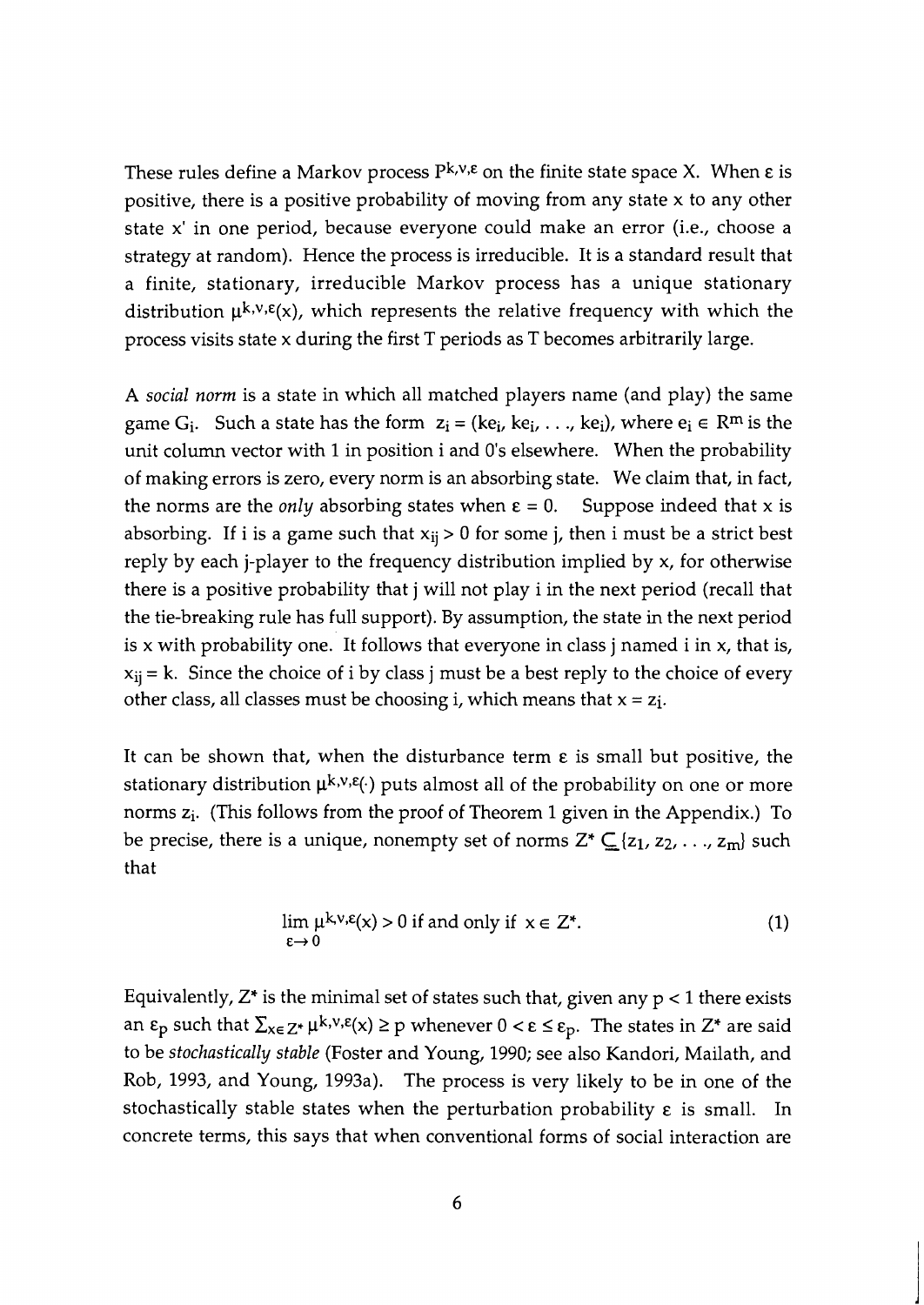occasionally but persistently challenged by innovations, the stable one(s) are much more likely to be observed than the others over the long run.

Of course, since the state space  $X$  is determined by the class size  $k$ , it is conceivable that stochastic stability also depends on k. Fortunately this is not an issue when k is large: for generic coordination games there is a unique coordination equilibrium i such that the corresponding norm  $z_i$  is stochastically stable for all sufficiently large k. As we show in the proof of theorem 1, this equilibrium is characterized as the unique minimum of a certain potential function. Even in nongeneric coordination games, the same potential function characterizes those norms that are stochastically stable for an infinite number of values of k. To simplify the statement of results, we shall therefore say that the ith coordination equilibrium of a pure coordination game is stable, and that the evolutionary process *selects* that equilibrium, if for every  $v \in (0, 1)$  there are infinitely many values of k such that  $\lim_{\varepsilon\to 0^+}\mu^{k,v,\varepsilon}(z_i) > 0$ . For notational simplicity we shall henceforth suppress k and v, and simply write  $\mu^{\epsilon}$  for the stationary distribution.

#### 3. Welfare analvsis.

By assumption,  $0 < a_{ij} \le 1$  is the expected payoff to each player from class j in coordination equilibrium i (which in keeping with our earlier interpretation we shall call "game i"). On the one hand, we may interpret  $a_{ij}$  as the expected gains from playing game i compared to being unattached, which has utility zero. On the other hand, we may think of  $1 - a_{ii}$  as the level of dissatisfaction of class j, that is, the difference between what it gets in game i and what it could get from changing the rules of the game. Let us therefore say that  $a_{ii}$  is the level of satisfaction of class j in game i. The satisfaction index of game i is the level of satisfaction of the least satisfied class:

$$
w_i = \min_j a_{ij}.
$$
 (2)

Let  $w^+$  = max<sub>i</sub> w<sub>i</sub>. A *maximin game* i<sup>\*</sup> is one that maximizes the satisfaction index:

$$
w_{i^*} = w^+ = \max_i w_i \tag{3}
$$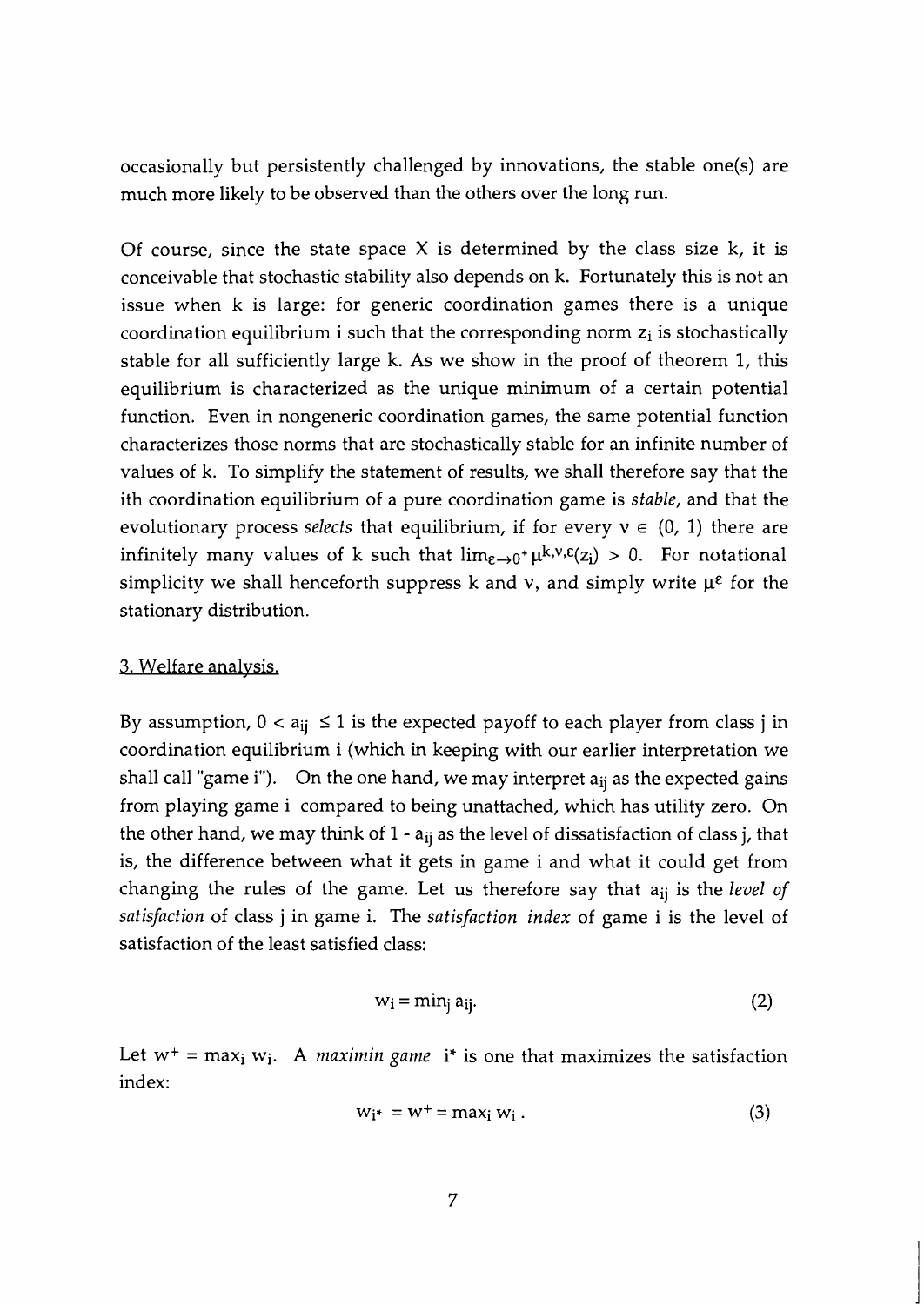While this criterion is reminiscent of Rawls's difference principle, it must be stressed that Rawls's principle is based on an index of "primary goods," not on comparisons of von Neumann Morgenstern utility (Rawls, 1971).2 But why are agents permitted to compare von Neumann Morgenstern utilities in our model? The answer is that they do not: individuals maximize their private utilities given their expectations about others' behavior. They are classical myopic optimizers and make no interpersonal comparisons of utility whatsoever. In the evolutionary selection process, however, differences in utility functions translate into different speeds of adjustment by the different classes, which means that the process ends up making comparisons implicitly.

Game i is **efficient** if there exists no other game i' (in the class of feasible games) such that  $a_{ii} < a_{i'i}$  for every class j. We are going to show that the evolutionary process selects (puts high probability on) norms that are efficient and approximately maximin. Before we state this result, however, a further remark is in order. Eking out the maximum possible gain for any one group usually means imposing a cost on other groups due to substitution possibilities in the design of the rules of the game. In other words, a game in which one particular class is very satisfied will, in most situations, be a game in which some other class is very dissatisfied. The extent to which such tradeoffs are possible has a bearing on the solution to the problem at hand. Roughly speaking, the greater the substitution possibilities, the closer is the evolutionary outcome to the maximin solution.

To state this result precisely, let  $w_i$ <sup>-</sup> be the lowest level of satisfaction among all games in which class j is perfectly satisfied:

$$
w_j^{\text{-}} = \min_i \{w_i : a_{ij} = 1\}.
$$
 (4)

Further, define

$$
w^* = \max w_j
$$
  
1≤j≤n (5)

<sup>&</sup>lt;sup>2</sup>Gauthier (1986) advances a minimax principle of justice that is closer to ours, but his justification of it is quite different.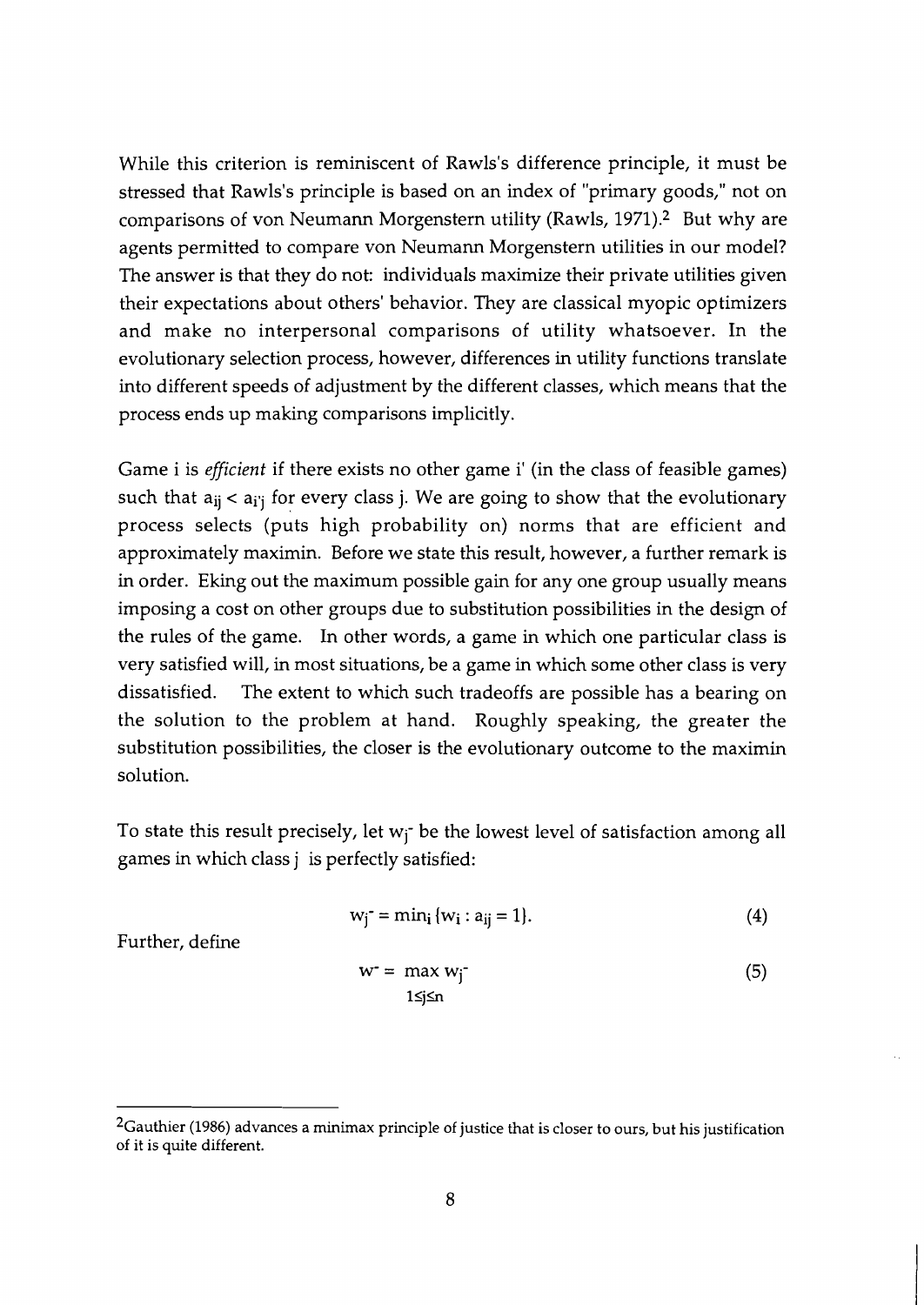These ideas are illustrated graphically in Figure 1 for a population consisting of two classes. The payoffs ( $a_{i1}$ ,  $a_{i2}$ ) from each game are represented by a point in the nonnegative orthant. Each pair above the diagonal is associated with a vertical line, and each pair below the diagonal is associated with a horizontal line. The intersections of these lines with the diagonal coincide with the satisfaction indices of the various games.



**Payoff to class 1** 

Figure 1. Satisfaction indices for a collection of two-person games.

Theorem 1. *In a pure n-person coordination game, every stable coordination equilibrium i is efficient and approximately maximin:* 

$$
1 \ge w_i / w^+ \ge \frac{[(1 - \rho/(w^+)^n)]^{1/\eta}}{(1 + \rho)}
$$
 (6)

where 
$$
\rho = \frac{(w^{-})\eta(1 - (w^{+})^{2}\eta)}{(1 + (w^{-})\eta)((w^{+})\eta + (w^{-})\eta)}
$$
 and  $\eta = 1/(n - 1).$  (7)

The parameter p measures the possible distortion from the maximin game. When w<sup>-</sup> is small (whenever one class is perfectly satisfied, another is very dissatisfied), or when w+ is close to one (all classes can simultaneously achieve a high level of satisfaction),  $\rho$  is close to zero and  $w_i \approx w^+$ .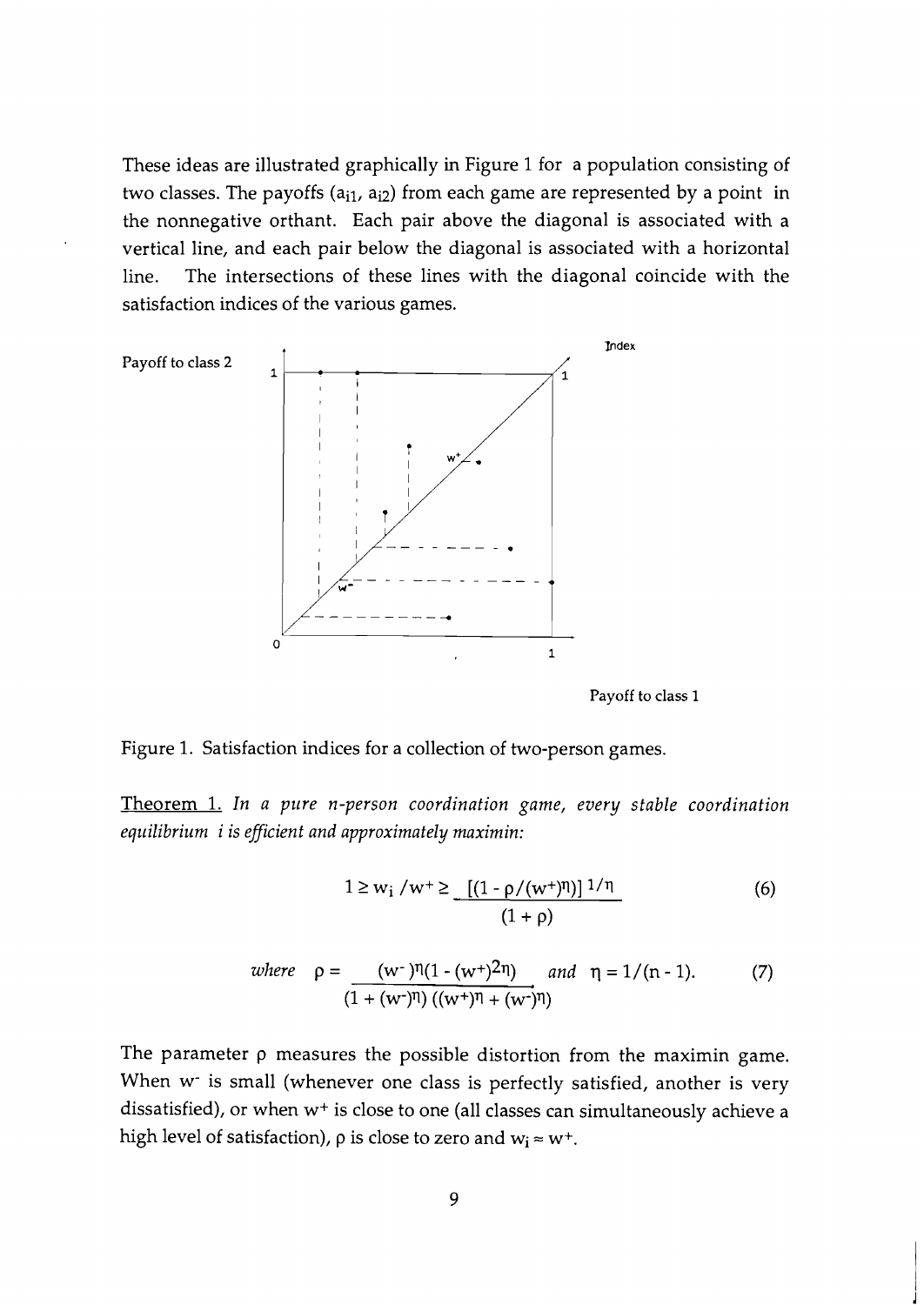### 4. Examples.

The detailed proof of theorem 1 is given in the Appendix. Here we shall describe a general method for computing the stable equilibria that can be used to analyze particular cases.

Consider any family of m strictly positive payoff vectors  $a_1, a_2, \ldots, a_m \in \mathbb{R}^n$ . Construct a graph having m vertices, one for each vector, and for every ordered pair of vertices (i, i'),  $i \neq i'$ , draw a directed edge from vertex i to vertex i' and give it weight

$$
r_{ii'} = min_j \{(a_{ij})^{\eta}/((a_{ij})^{\eta} + (a_{i'j})^{\eta})\}, \text{ where } \eta = 1/(n-1).
$$
 (8)

Define an *i-tree* to be a subset of directed edges in the graph such that every vertex i' other than i has exactly one exiting edge, and there is a unique directed path from i' to i (Freidlin and Wentzell, 1984). The vertex i is called the *root* of the tree. The *resistance* of the tree is the sum of the weights on its edges. The *stochastic potential* of payoff vector i is the smallest resistance among all i-trees. It can be shown (see the appendix) that the stable payoff vectors are those with minimum stochastic potential. **<sup>3</sup>**

To illustrate these ideas, consider norms regarding the control of property in a marriage. In many societies, men and women have substantially different expectations about the extent to which they can own and inherit property. (In eighteenth century Britain, for example, wives were expected to cede control over their property to their husbands, and inheritance by the eldest son was the norm.) To cast this into the form of a coordination game, imagine that each partner in a (prospective) marriage can propose one of three arrangements: the man is sole owner of the property, the woman is sole owner of the property, or they own it jointly.

This follows from Young (1993a, Theorem 4). Kandori, Mailath, and Rob (1993) use similar combinatorial methods that are based on the work of Freidlin and Wentzell(1984).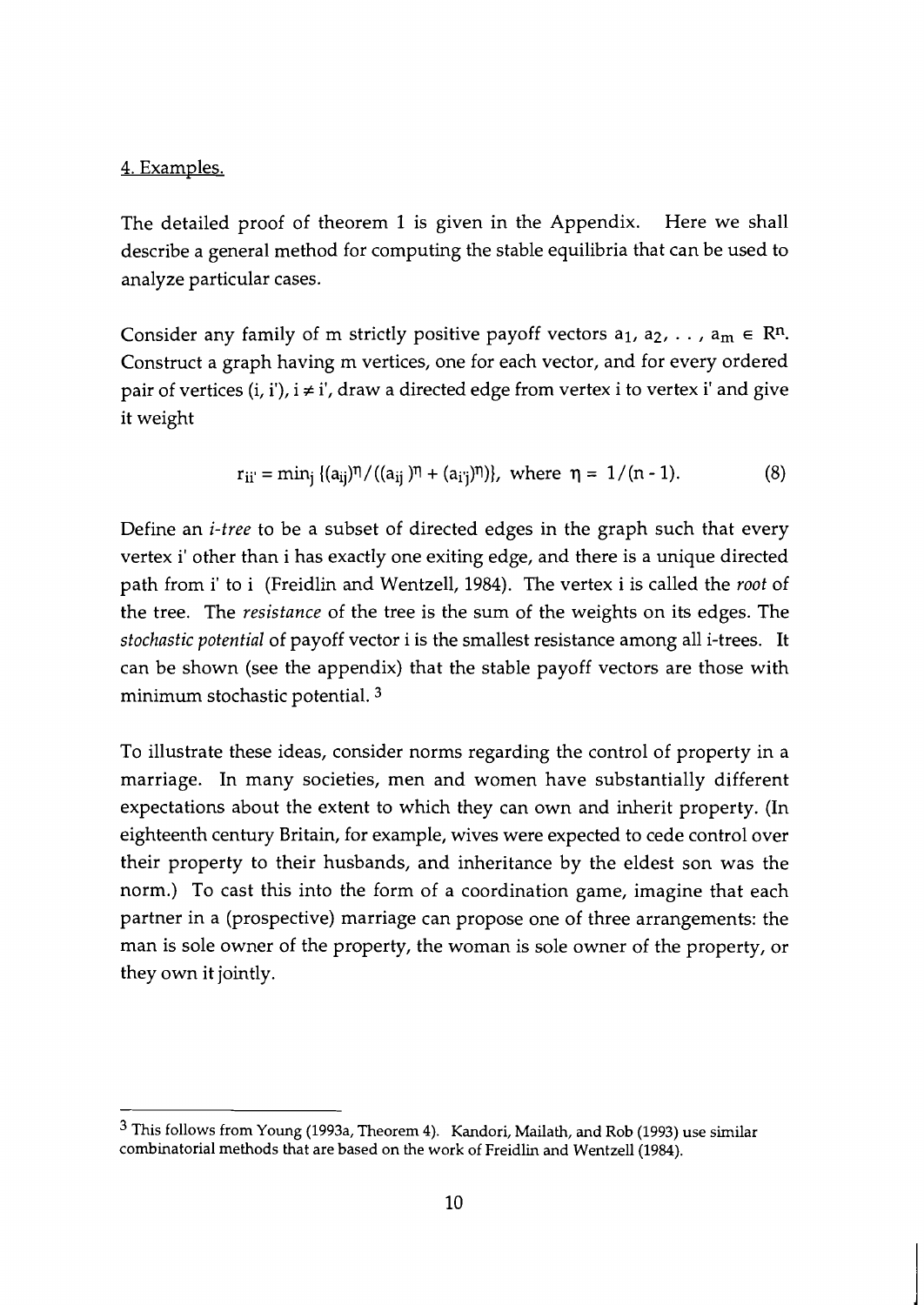Let the payoffs be as follows:

|       |             | men  |                                  |      |
|-------|-------------|------|----------------------------------|------|
|       |             |      | sole owner joint owner non-owner |      |
| women | sole owner  | 0, 0 | 0, 0                             | 5, 1 |
|       | joint owner | 0, 0 | 3,3                              | 0, 0 |
|       | non-owner   | 1,5  | 0,0                              | 0,0  |

The computations are illustrated in figure 2. There are nine rooted trees, and the two with minimum resistance  $(1/6 + 1/4)$  have the joint ownership norm as the root. Thus joint ownership is stochastically stable and will be observed with higher probability, over the long run, than either of the other arrangements.<sup>4</sup>

Of course we should not take this result too literally, as the model is highly simplified. Nevertheless, the *explanation* for the result is robust and makes intuitive sense. Norms with extreme payoffs are relatively easy to dislodge because it does not take many stochastic shocks to induce the most dissatisfied group to try something different. By contrast, norms with payoffs that are centrally located in the feasible payoff set are relatively hard to dislodge, because it takes a larger accumulation of stochastic shocks to induce any group to want to change. The net effect, over the long run, is to push society away from the boundaries of the feasible payoff set and toward the middle of the efficiency frontier. (The proof of the theorem requires a considerably more complex argument, but this is the essence of the matter.)

<sup>&</sup>lt;sup>4</sup>Joint ownerhsip is stable even if the expected payoffs to sharing are lower than 3, say due to higher transactions costs incurred by joint management of the property. Any payoff greater than 45 will work.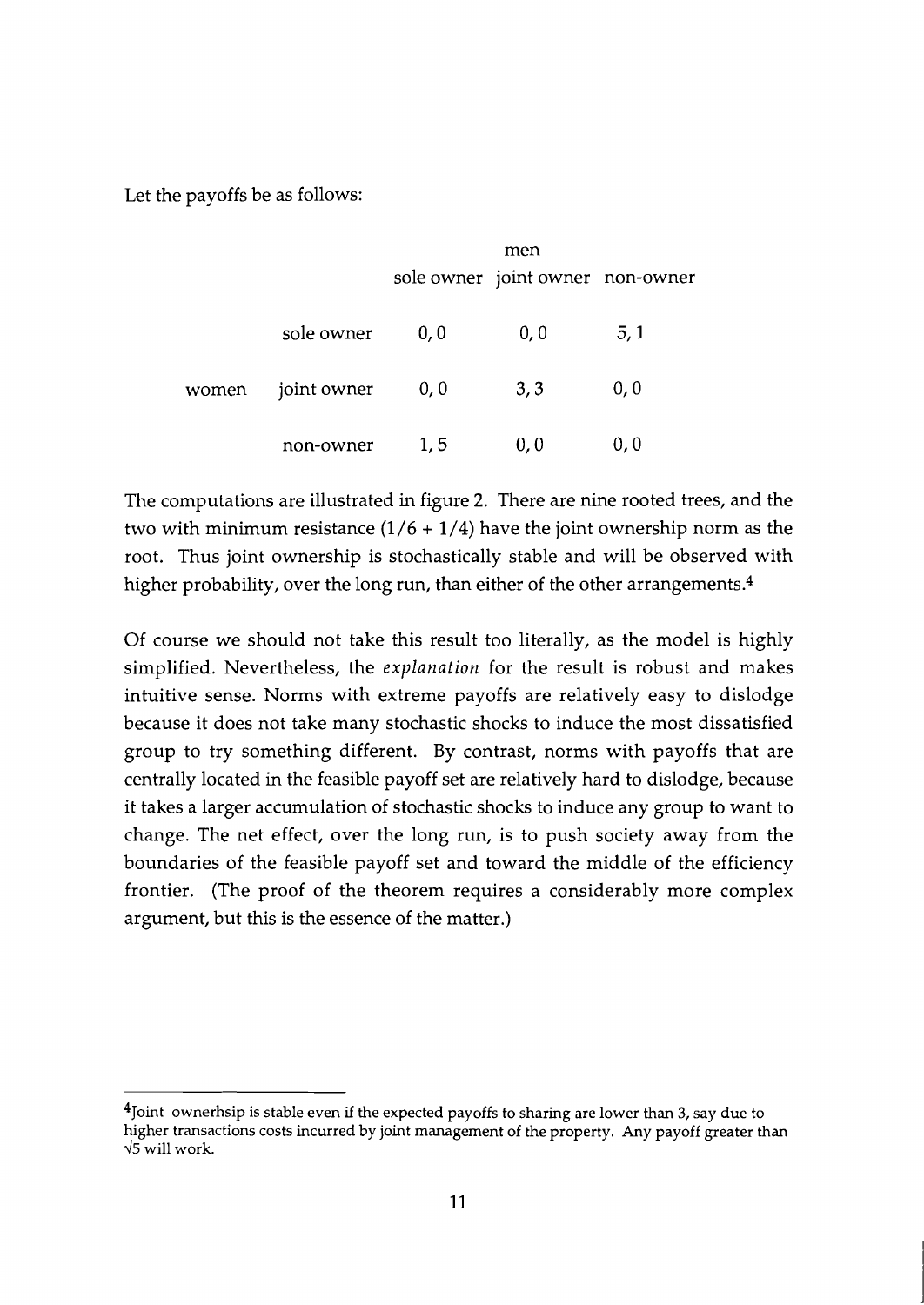

 $I =$  women are sole owners: I1 =joint ownership I11 = men are sole owners

Figure 2. Resistances of the nine rooted trees for the property game.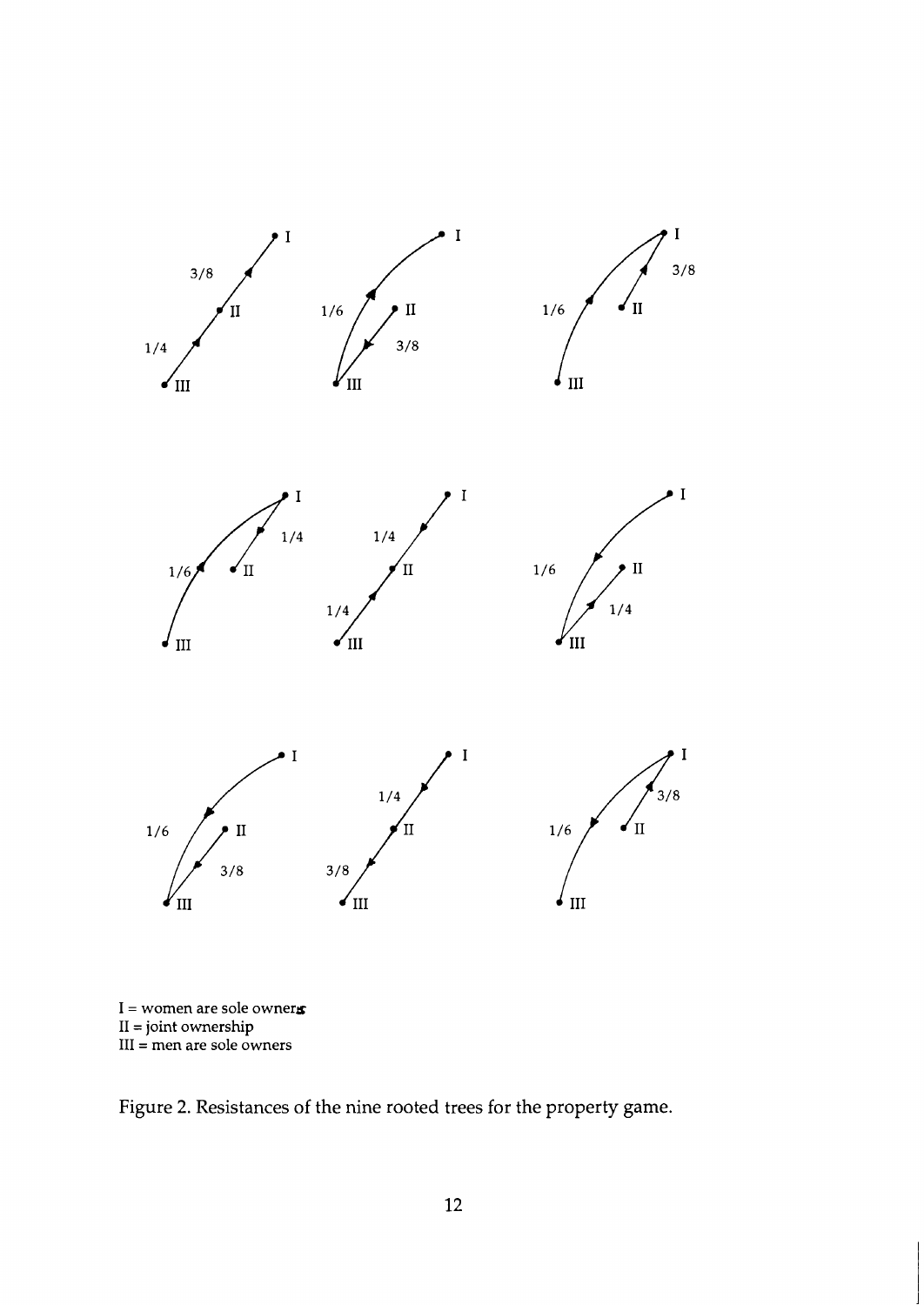Our next two examples show why the theorem cannot be substantially strengthened. First we exhibit a situation where the stable norm is efficient but not strictly so. In Figure 3, norm 1 weakly Pareto dominates norm 2, but the least-resistant 1-tree (Figure 3a) and the least-resistant 2-tree (Figure 3b) are congruent and have the same resistance. Hence both norms are stable.



Figure 3a. Least resistant 1-tree. Figure 3b. Least resistant 2-tree.

Next we show that the lower bound in (6) is tight when there are at least four games. Choose real numbers  $w^*$ ,  $w$ , and  $w^*$  such that

$$
0 < w < w < w^+ < 1.
$$

Construct four two-person games with the payoffs shown in figure 4. Then wand w+ have the meanings defined in (3) and (5). The least-resistant tree rooted at  $(w^+, w^+)$  is shown in figure 4a, the least-resistant tree rooted at  $(w, 1)$  is in figure 4b. The payoffs ( $w^+$ ,  $w^+$ ) correspond to the maximin game, but the game with payoffs  $(w, 1)$  has the same or lower stochastic potential if

$$
\frac{w}{1+w^{-}} + \frac{w}{1+w^{-}} + \frac{w}{1+w} \ge \frac{w}{1+w^{-}} + \frac{w^{+}}{1+w^{+}} + \frac{w^{-}}{w^{+}+w^{+}} \tag{9}
$$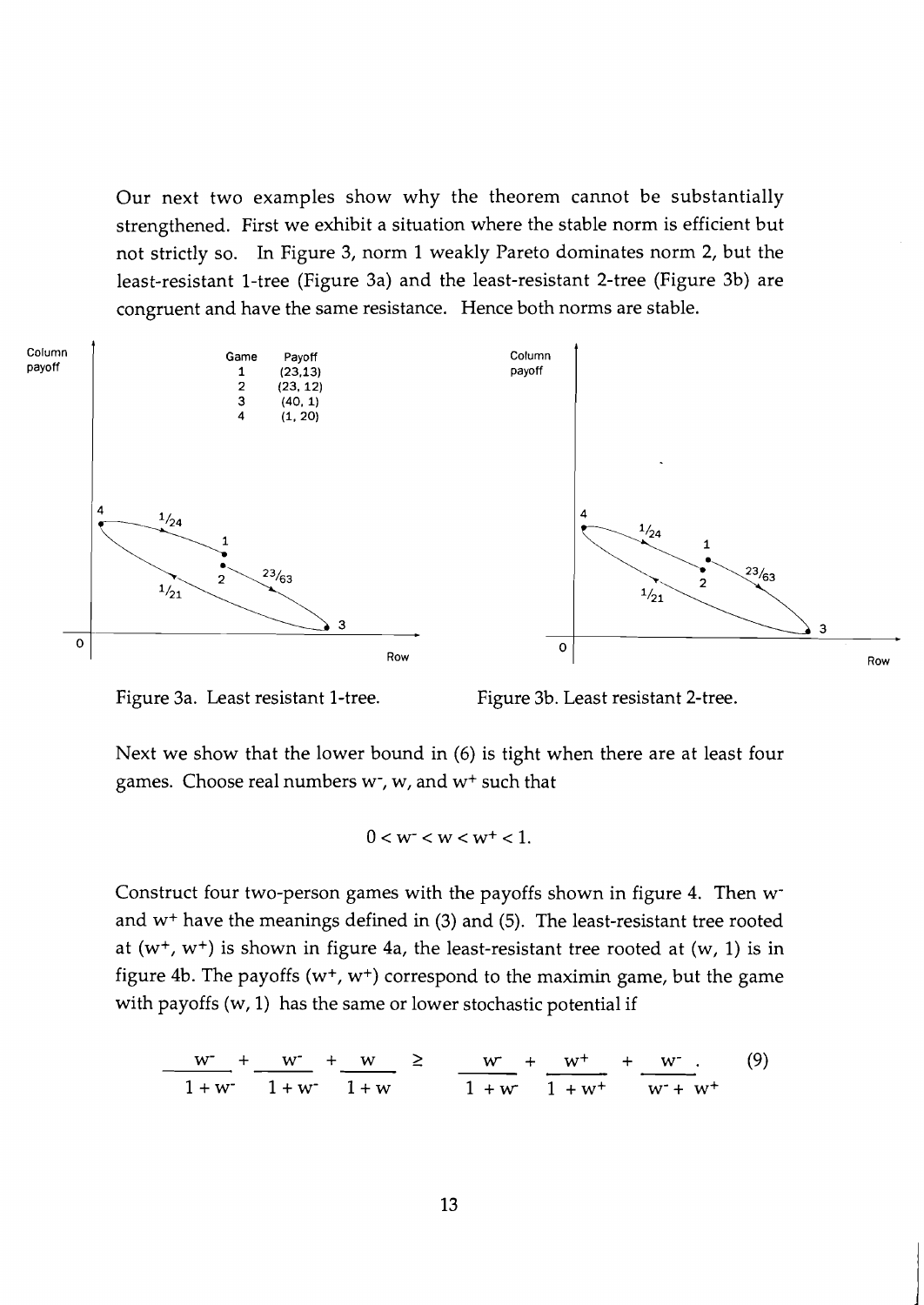It can be verified that this reduces to  $w/w^+ \geq (1 - \rho/w^+)/(1 + \rho)$ , where  $\rho$  is defined as in (7) and  $\eta = 1$ . Hence the bound in (6) is best possible for twoperson games, and a similar construction shows that it is best possible for nperson games. This example suggests that departures from maximin arise only in cases where there are relatively large gains to some group, and relatively small losses to the other groups, from moving away from the maximin equilibrium. Indeed theorem 1 gives a precise bound on how far below the minimax level the worst-off group can be pushed as a consequence of gains to some other group.



#### 5. Specializations of the main result:  $2 \times 2$  games.

In this section and the next we shall discuss several cases where the conclusions of theorem 1 can be sharpened. Consider first the situation where the competition is between one pair of two-person games with payoffs  $(a_1, b_1)$ ,  $(a_2, b_2)$ . In this case we have an evolutionary selection process on a 2 x 2 coordination game of form

$$
a_1, b_1
$$
 0, 0  
0, 0  $a_2, b_2$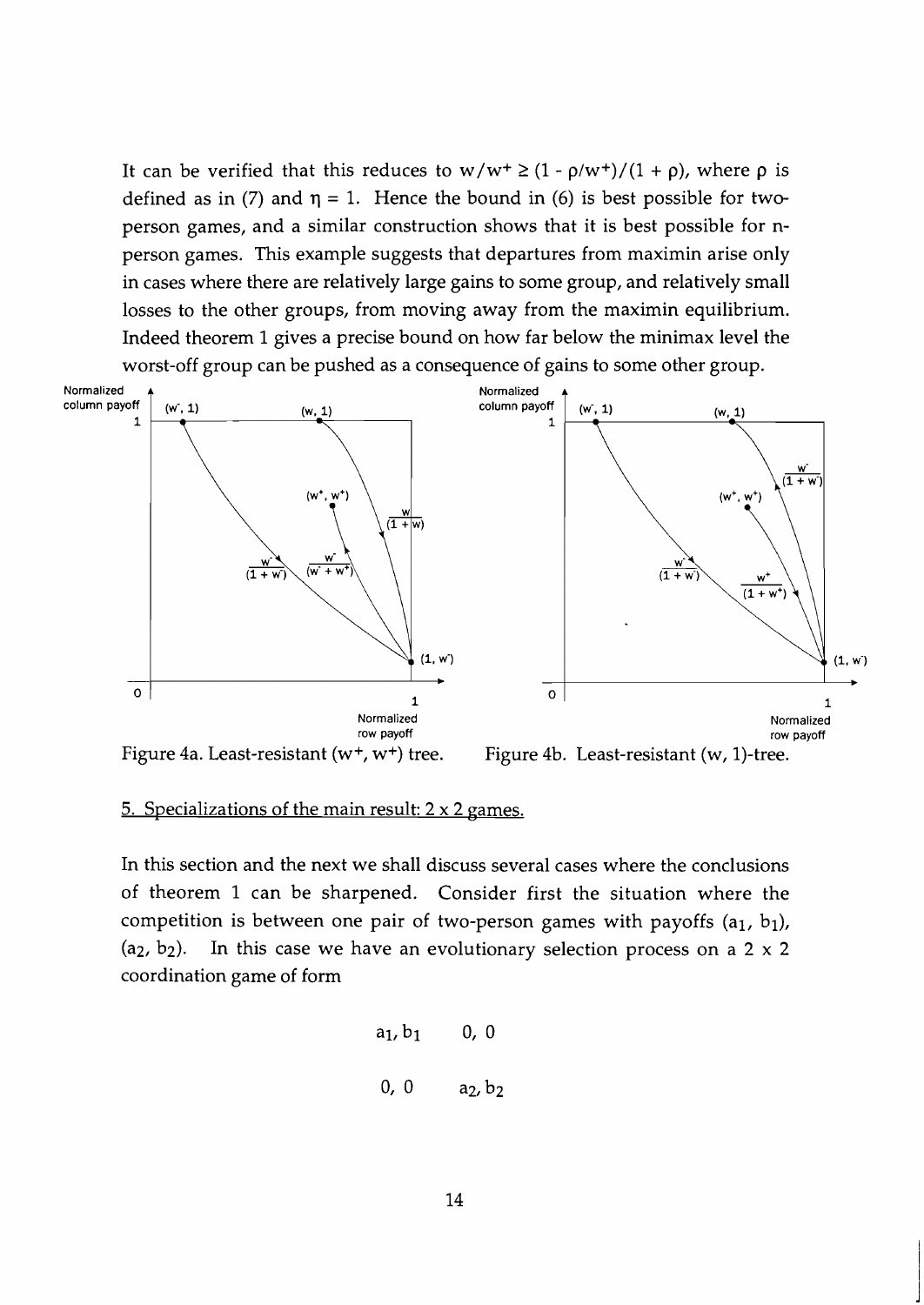where  $a_1$ ,  $b_1$ ,  $a_2$ ,  $b_2 > 0$ . This situation has been treated (with slightly different assumptions about the adaptive process) by Kandori, Mailath, and Rob (1993) in the symmetric case, and by Young (1993a) in the asymmetric case. Namely, a coordination equilibrium is stable in a  $2 \times 2$  game if and only if it is risk dominant. When the off-diagonal payoffs are zero, the risk dominant equilibrium is the one that maximizes the product of the agents' utilities.

In general, however, risk dominance and stochastic stability are not equivalent even in pure coordination games. As an example, consider the game

| 1,10 | 0,0   | 0,0 | 0,0   |
|------|-------|-----|-------|
| 0, 0 | 4, 10 | 0,0 | 0,0   |
| 0, 0 | 0,0   | 6,6 | 0,0   |
| 0,0  | 0,0   | 0,0 | 10, 1 |

A straightforward calculation using the above methods shows that (6,6) has the lowest stochastic potential, though  $(4, 10)$  is risk dominant.<sup>5</sup>

#### 6. Svmmetric games

Another special case arises when the games are all symmetric, that is, the payoffs are the same no matter what class a person is in. Let  $a_{ij} = a_i$  be the expected payoff to every player in game i. Then the games can be ordered according to their welfare  $-$  say  $a_1 \ge a_2 \ge \ldots \ge a_m$ . This case has already been treated in the literature (Kandori and Rob, 1995)) and the stable games are precisely the games that maximize welfare. This can be established quite readily using the above methods. Choose any  $i > 1$ . From (8) it follows that the minimum-weight edge exiting from vertex i is directed toward vertex 1, and its weight is at most 1/2. On the other hand, every edge exiting from 1 has weight at least 1/2. It follows that, among all rooted trees, the tree rooted at vertex 1 and consisting of the directed edges  $\{(i, 1): i = 2, 3, \ldots, m\}$  is the one with least resistance. Hence game 1 (or indeed any game with highest payoff) has minimum stochastic potential and is stochastically stable.

 $5$ Young (1993a) gives an example of a coordination game with non-zero off-diagonals in which risk dominance and stochastic stability differ.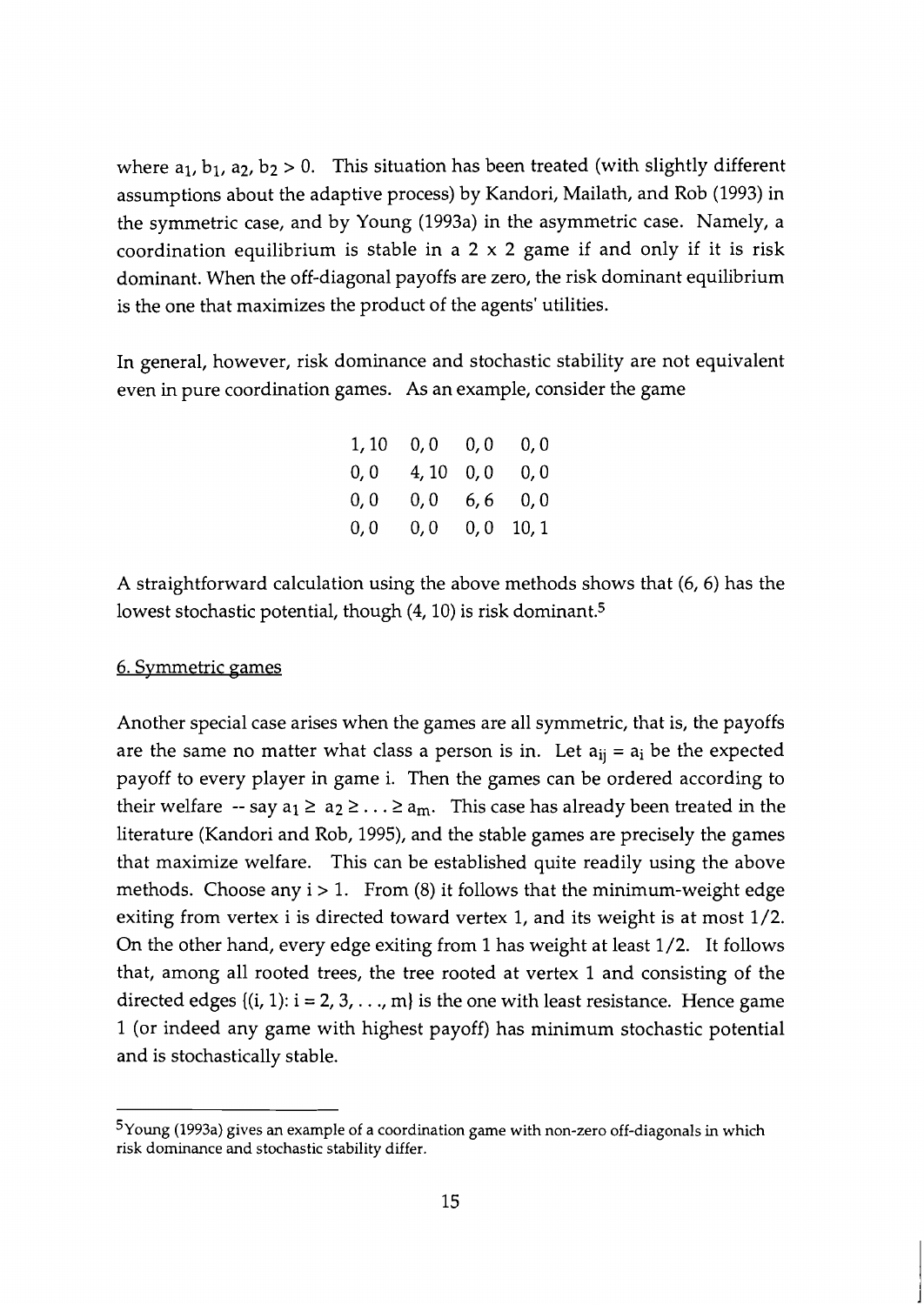#### 7. Selecting from a continuum of pavoffs: the Kalai-Smorodinsky solution.

Let us return to the asymmetric case and suppose that there is a continuum of games whose payoffs form a convex set. A plausible example would be the expected payoffs associated with all possible forms of *contracts* between n agents. In general, let B be a compact, convex, comprehensive, full-dimensional subset of Rn+, that is, a *bargaining set.* Assume further that the utilities are normalized so that for each i,

$$
x^+i = \max \{x_i : x \in B\} = 1.
$$

The *Kalai-Smorodinsky solution* is the unique vector  $x^* \in B$  such that

$$
x^* = \underset{x \in B}{\text{argmax min}} x_j
$$

Discretize B as follows: for each positive integer N, let  $B<sup>N</sup>$  consist of all payoff vectors  $x \in B$  such that  $Nx_1, Nx_2, \ldots, Nx_n$  are positive integers. B<sup>N</sup> is nonempty for all sufficiently large N, and  $B^N \to B$  in the Hausdorff topology as  $N \to \infty$ . Define  $w^+(N)$  and  $w^-(N)$  as in (3) and (5) respectively. As  $N \to \infty$ ,  $w^+(N) \to$  $\min_i x^*$  and  $w^-(N) \to 0$ . It follows from (7) that  $\lim_{N \to \infty} \rho(N) = 0$ , so by theorem 1, the stochastically stable norm(s) of  $B<sup>N</sup>$  converge to the Kalai-Smorodinsky solution of B.

We may state this result somewhat more generally as follows. For any finite set  $X \subset \mathbb{R}^{n}$ , let cch(X) denote the convex, comprehensive hull of X.

Corollarv 1.1. *Let* B *be a bargaining set in Rn+ with Kalai-Smorodinsky solution* x\*. *Let*  $B^1$ ,  $B^2$ , . .  $B^h$ , . . *be a sequence of finite subsets of*  $B$  *such that*  $\text{cch}(B^h) \rightarrow B$  *in the Hausdorff topology as*  $h \rightarrow \infty$ . *If*  $x^h$  *is stochastically stable in the set*  $B^h$ , *then*  $x^h \rightarrow x^*$ as  $h \rightarrow \infty$ .

There is an interesting contrast between this result and the evolutionary bargaining model proposed in Young (1993b). In the latter model, two classes of agents play the Nash demand game: each demands a share of a fixed pie of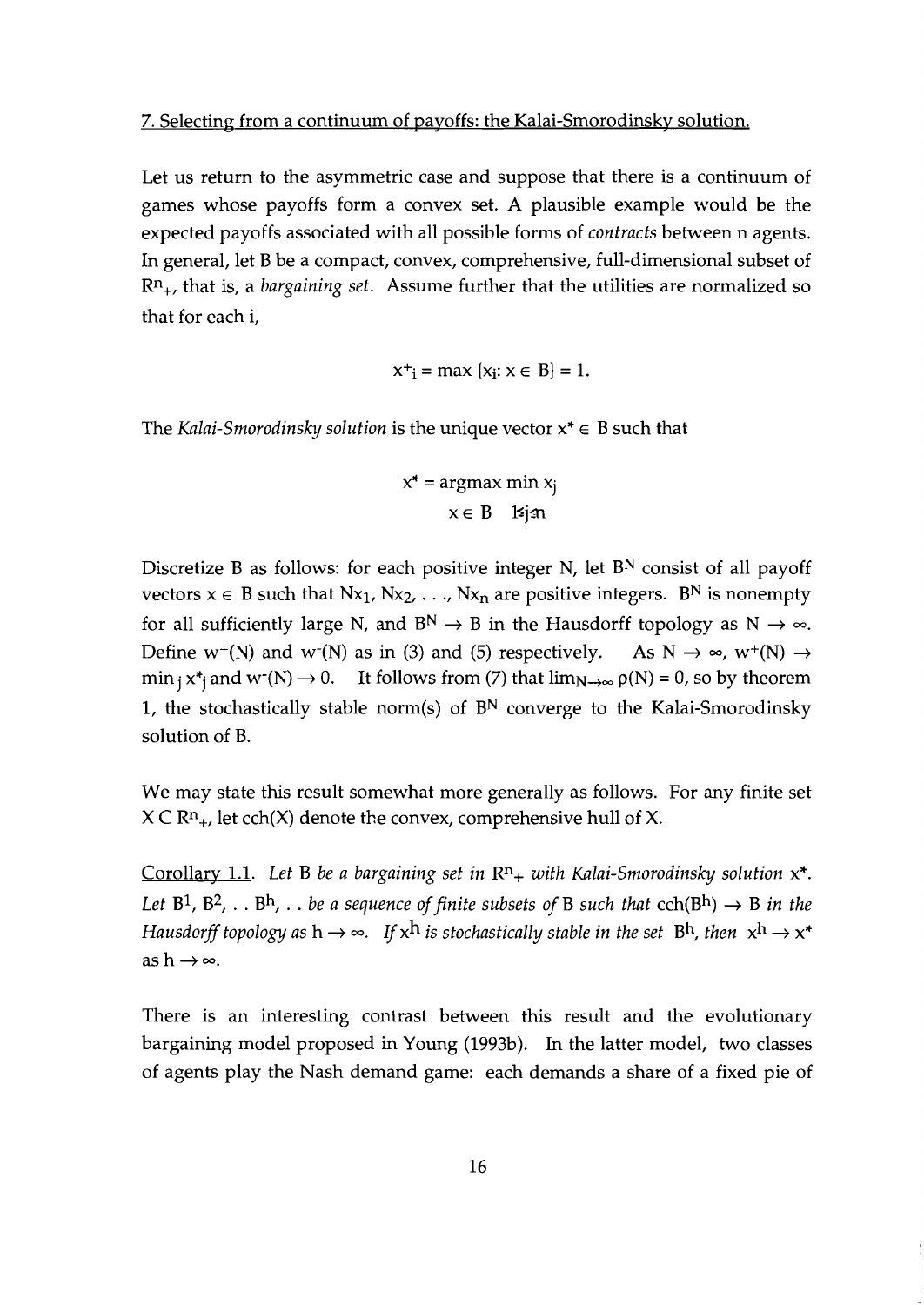size 1. They get what they ask for if the demands sum to one or less; otherwise they get nothing. The strategy space is discretized to keep the state space finite, and there are random perturbations in the agents' choices. Let all agents in class 1 have utility function  $u_1(x)$  and all agents in class 2 have utility function  $u_2(x)$ , where  $x \in [0, 1]$  is the agent's share. Then the evolutionary process selects a norm that is arbitrarily close to the Nash bargaining solution when the discretization of the state space is sufficiently fine. In other words, any stable division of the pie  $(x, 1 - x)$  is close to the unique division  $(x^*, 1 - x^*)$  that maximizes

$$
[u_1(x) - u_1(0)] [u_2(1 - x) - u_2(0)].
$$

The crucial difference between that model and the present one is the following. In the Nash demand game, agents get their demands *even when they miscoordinate*  by asking for amounts that sum to less than unity, that is, when  $x_1 + x_2 < 1$ . Modelled as a pure coordination game, the agents would only get their demands if they are fully consistent, that is,  $x_1 + x_2 = 1$ . In this case, the evolutionary model selects the Kalai-Smorodinsky solution. This underscores the sensitivity of the outcome to the precise way in which we model the one-shot game. However, it is also consistent with the idea that evolutionary forces tend to select outcomes that are more or less centrally located on the efficiency frontier of the bargaining set. It is beyond the scope of this paper to establish this central tendency hypothesis in its most general form, but we conjecture that it holds for a wide variety of stochastic adaptive models of the type described here.

#### 8. Variations in the model

The model described above, like all models, presents a very simplified picture of reality. In this section we shall suggest several ways in which it could be made more realistic. We shall then argue that these embellishments do not change the bottom line very much: essentially the conclusions of theorem 1 continue to hold.

One unrealistic assumption in our model is that individuals react to the *entire distribution* of actions by other agents in the preceding period. This is clearly absurd when the populations are large; people do not have that much information. A more plausible scenario is that agents know, through hearsay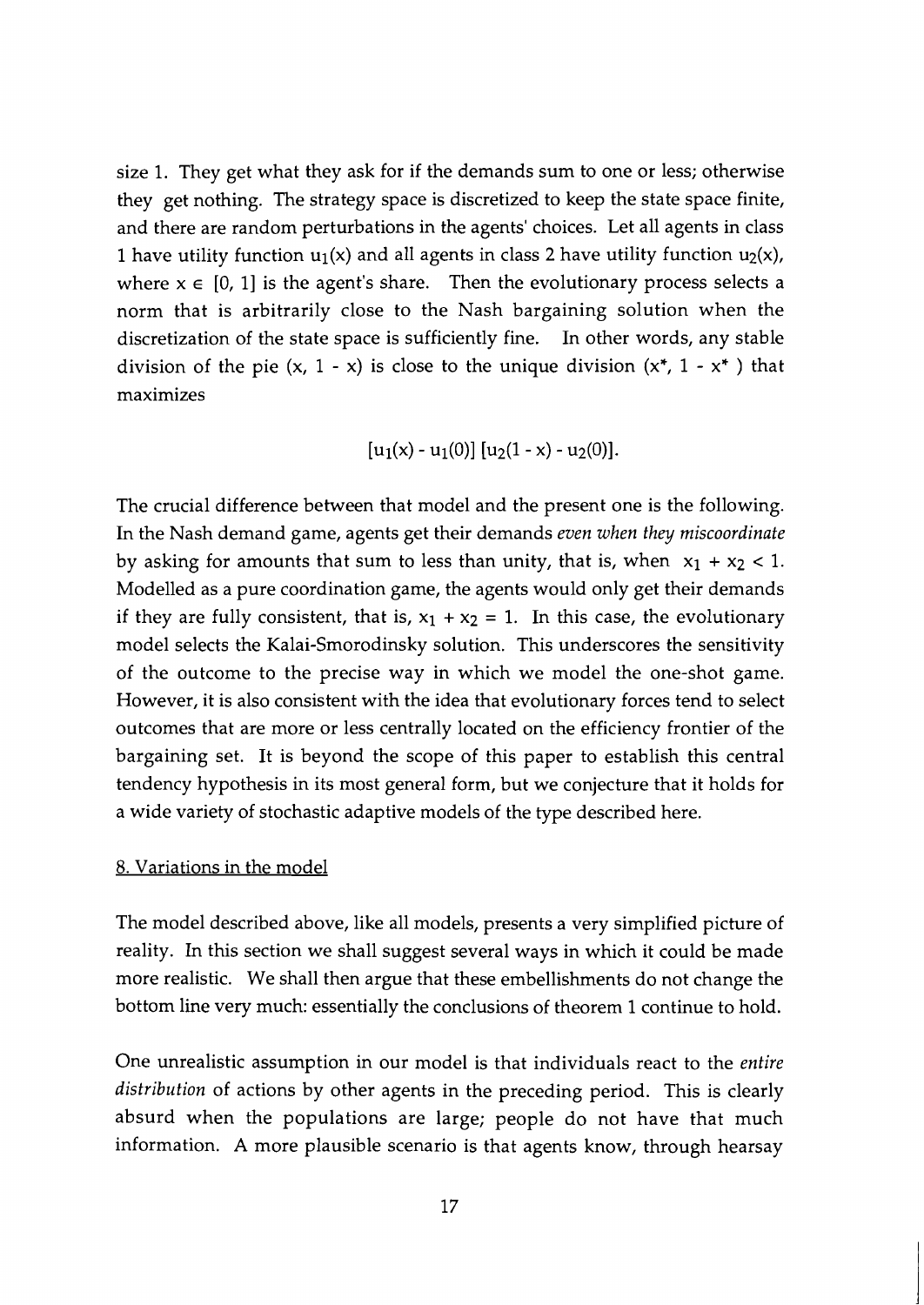and personal experience, what a few other people in the other classes have been doing. In this sense information is partial, and it has a random component that depends on how the agent happened to hear about a given precedent. A natural way of incorporating this idea into the model is to suppose that each agent knows a random sample of size s drawn from each of the other populations, where  $s \le k$  (the number of agents in each class) and the draws are independent among populations. The agent then follows the same decision rule as before, where the outcome of the random sample forms his base of information. It is straightforward to show that the long-run behavior of this process is essentially the same as in the full information model: the absorbing states are the norms, and the resistance to transiting between norms is the same except that it depends on the size of s rather than the size of k. Thus the conclusions of theorem 1 continue to hold when the sample size is large.

A second unrealistic assumption is that changes in expectations arise solely from the cumulative impact of many independent, idiosyncratic choices by individuals. In reality, changes in expectations are often correlated, because individuals are reacting to a common event -- a news item (Rosa Parks refuses to sit in the back of a bus), a speech ("I Have a Dream"), or a new theory (Das Kapital). Without trying to minimize the variety and complexity of such influences, we can nevertheless say that correlated changes in behavior do not by themselves change the substance of the argument, as long as they represent sufficiently small fractions of the total population.

To see why, assume for simplicity that we are discussing two-person interactions and suppose that the current norm is  $z_i$ . To trip the process into the basin of attraction of some other norm  $z_i$  requires at least  $R_{ii'}$  people in some class to switch from game i to game i'. When these changes arise from uncorrelated "mutations" in behavior, each having probability E, the probability of this event is on the order of  $\epsilon^{R}$ ii'. Suppose instead that individuals do not change idiosyncratically, but in groups: ideas fall from the blue and strike a certain number of people p at the same time. We can think of this as a Poisson type of process in which the probability that i ideas arrive in a given period is proportional to  $\varepsilon$ <sup>i</sup>. Assume that all classes are equally likely to be hit, but that when an idea strikes it falls entirely on one class. Each idea is "labelled" with one<br>of the m available games,  $1 \le i \le m$ . All those who are struck by an idea labelled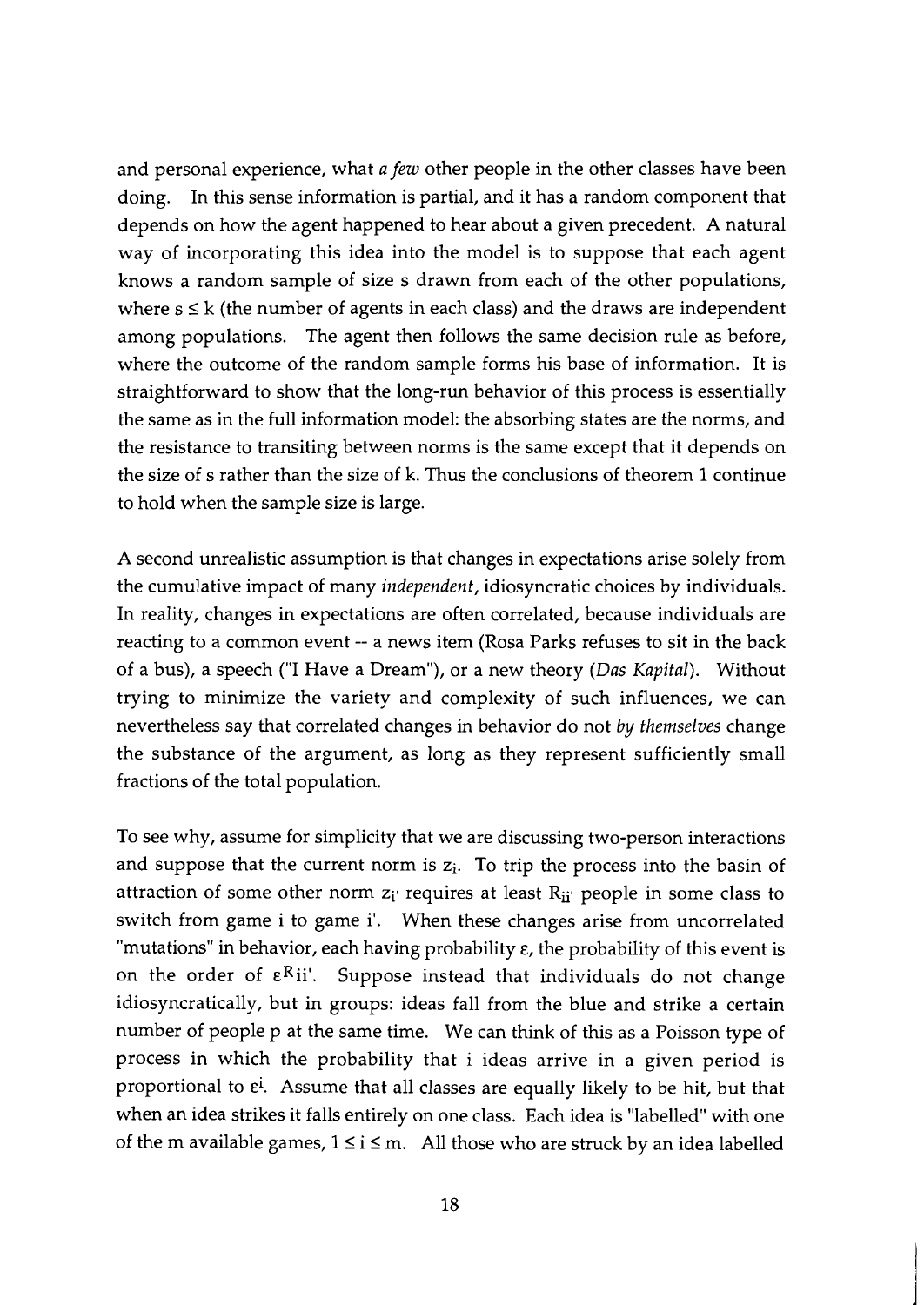"i" insist on playing game i in the next period. A given idea is equally likely to have any one of the labels  $1 \le i \le m$ .

For each pair of norms  $z_i$  and  $z_i$ , the number of *individuals* who must change their minds in order to trip the process from  $z_i$  to  $z_i$  is the same as before, namely, R<sub>ij</sub>'. In the correlated model, it therefore takes a succession of at least  $R_{ii'}/p$  ideas labelled i' to trip the process from  $z_i$  to  $z_i'$ . Assuming that  $p \ll R_{ii'}$ , this event has probability on the order of  $\varepsilon^{R}$ ii'/P. Therefore the *relative difficulty* of getting from any norm to any other is the same as in the uncorrelated model. Hence the conclusions of theorem 1 continue to hold provided that the correlations involve small enough fractions of the whole population.

# 9. Conclusion.

Of course, the forces that produce social change are far more complex than anything we can hope to capture in a simple model. Nevertheless, we would argue that the model described above does contain many of the key elements that shape the evolution of social norms. These include: the salience of precedent, boundedly rational responses by individuals to their environment, and random variation in expectations. The ways in which these features are formally modeled as a stochastic process may alter the conclusions to some degree, but it seems reasonable to conjecture that the central tendency property will hold under a wide variety of assumptions. The intuitive reason is that norms with payoffs near the boundary of the feasible payoff set tend to be unstable. They imply that some group is dissatisfied, and the more dissatisfied a group is, the more easily it is seduced by new ideas that give them hope of getting more. Social change, in other words, is driven by those who have the most to gain from change. Over the long run, this tends to favor institutions that are efficient, and that offer each group in society a fairly large share of the potential benefits they can realize from cooperation.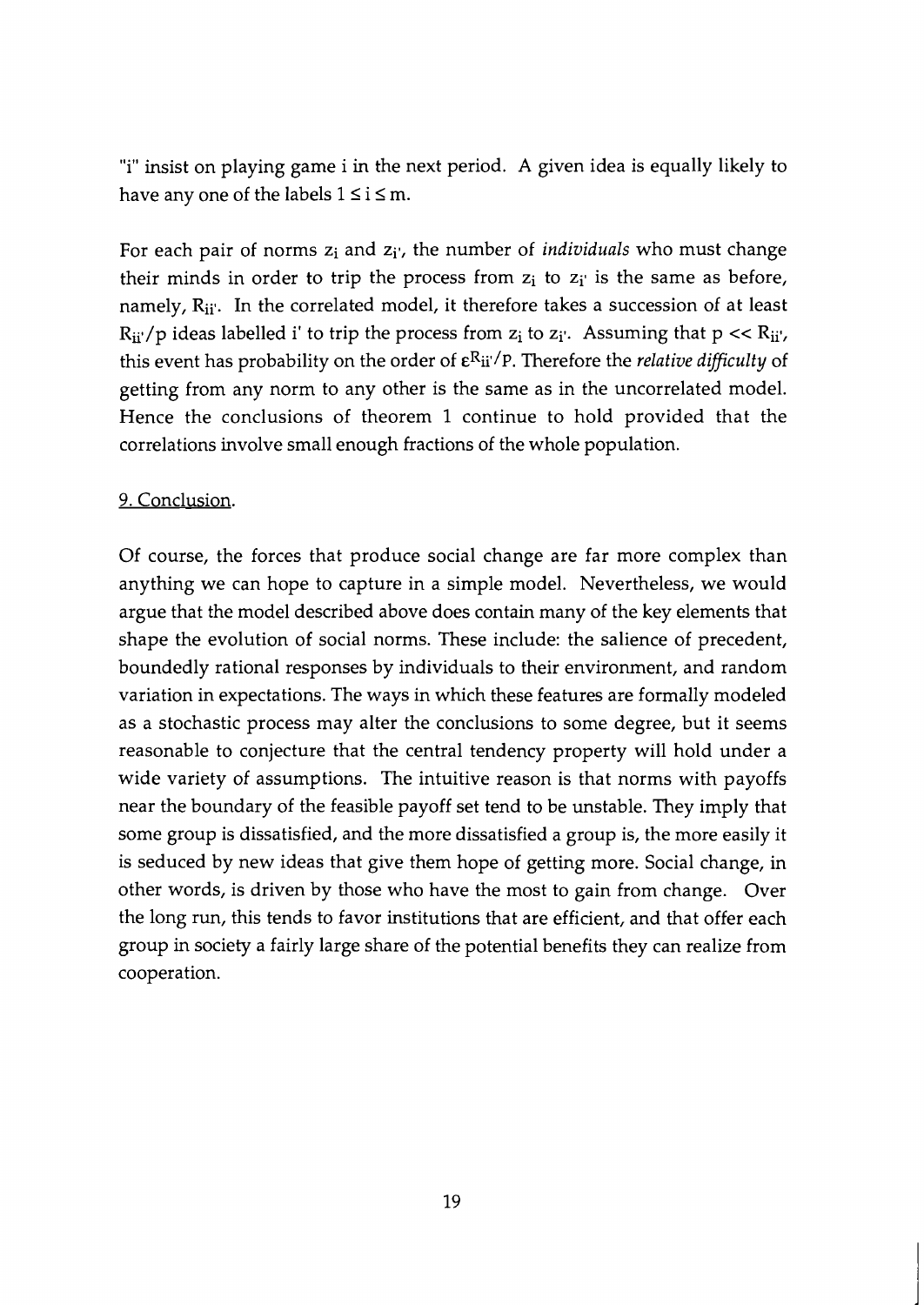#### **Appendix**

*Proof of Theorem 1.* Let G be a pure n-person coordination game with m strategies for each player. In the text we interpreted a strategy as naming a particular game out of a given class of m games, but this interpretation is not necessary for the argument set forth here. Let  $a_{ij} > 0$  be the payoff for members of class j when everyone chooses strategy i. We shall assume the payoffs have been normalized so that max<sub>i</sub>  $a_{ii} = 1$  for every j,  $1 \le j \le n$ . Let  $P^{k,v,\epsilon}$  be the Markov process on the finite state space X defined in section **2.** For notational convenience we shall temporarily fix  $k \ge 1$  and  $v \in (0, 1)$ , and let  $P^{\varepsilon} = P^{k,v,\varepsilon}$ .

Consider first the situation in which  $\varepsilon = 0$ . An *ergodic class (recurrent communication class)* of  $P^0$  is a subset of states Y in X such that the process never leaves Y once it is in Y, and every state in Y can be reached with positive probability from every other state in Y. Every norm {zi] constitutes a singleton ergodic class (i.e., an absorbing state) of  $P^0$ , because the probability of exiting  $z_i$  is zero once the process is in it.

We claim that the norms  $\{z_i\}$  are, in fact, the *only* ergodic classes of  $P^0$ . To see why, consider any state  $x \in X$  at the end of some time period t. There is a positive probability that, in period  $t + 1$ , all players will choose a best reply to the empirical distributions implied by x. (If there are ties in best reply, the full support of the tie-breaking rule implies that there is a positive probability that everyone chooses the *same* best reply.) Thus at the end of period t + 1 there is a positive probability of moving to a state x' in which everyone in the same class j plays the same strategy, say ij.

Moving to the next period, there is a positive probability that everyone in classes 1 to n - 1 sticks with his previous choice out of inertia, and that everyone in class n chooses a best reply to the empirical distributions in x'. The games named by the members of classes 1 through n - 1 in x' are  $i_1$ ,  $i_2$ , ...,  $i_{n-1}$ . A best reply to any probability distribution over members of this set is again in the set. Thus, barring ties in best replies, everyone in class n will play the same strategy, namely, one of the elements in  $\{i_1, i_2, \ldots, i_{n-1}\}$ . Even if there are ties, each will be chosen with positive (stationary) probability, so again there is a positive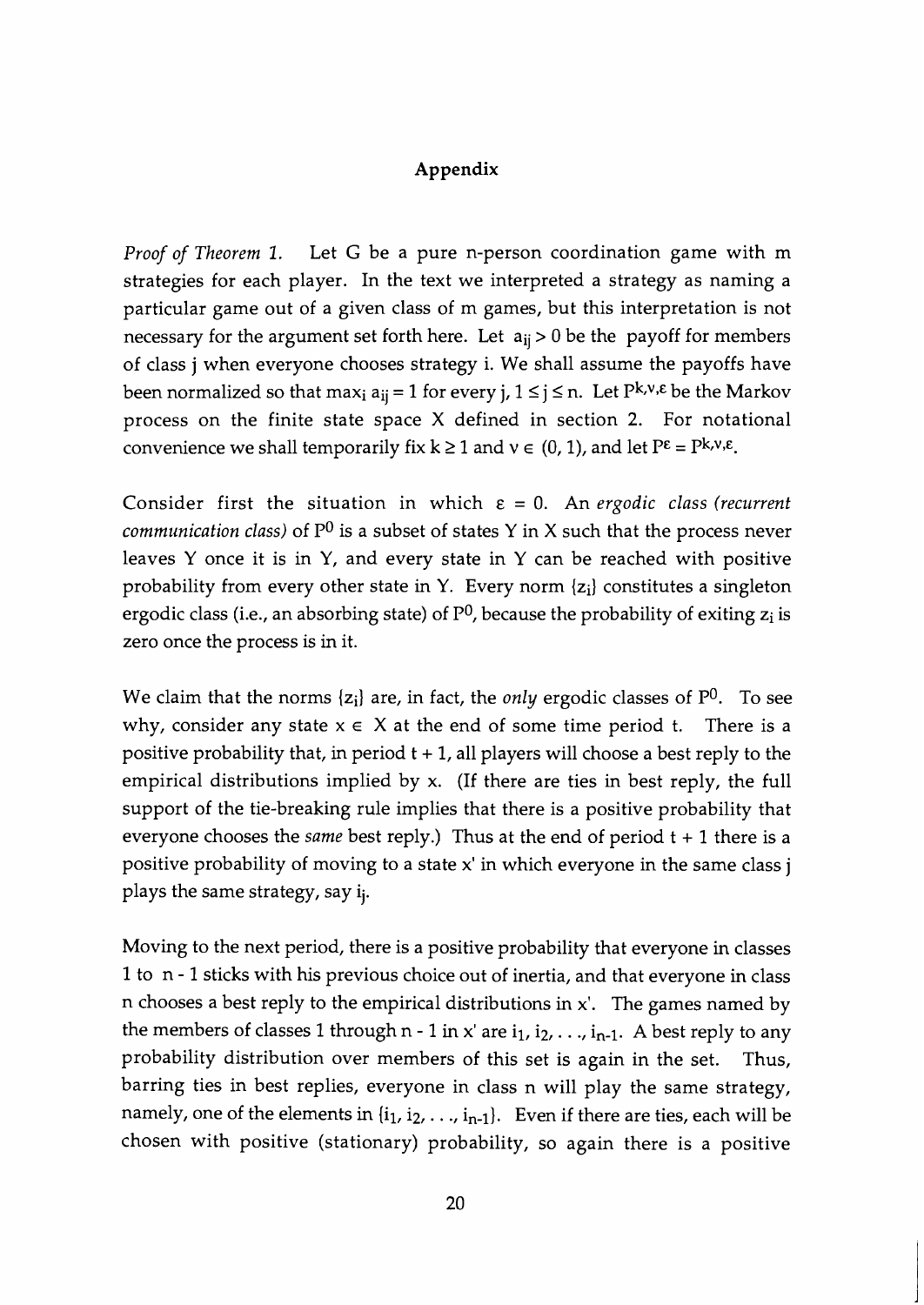probability that *everyone* in class n will choose an element in  $\{i_1, i_2, \ldots, i_{n-1}\}$ . At this stage we have reached a state x" where everyone in at least two classes is coordinated on the same game.

In the next period, assume that everyone in these classes stays fixed out of inertia, while everyone else chooses a best reply to x". By now it is clear how, in a finite number of periods, the process can reach a state in which everyone names the same game. This proves that the only ergodic classes of  $P^0$  are the n norms  $\{z_i\}$ .

Now consider the situation where  $\varepsilon > 0$ . Given a state x, define a *quirky* choice by some player to be a choice in the next period that is neither inertial nor a best reply to the state x. For every two states x and  $x'$ , there is some number of quirky choices that transforms x to x' in one period. Let r(x, x') be the *least* such number. (Possibly  $r(x, x') = 0$ .) Then the process P<sup> $\epsilon$ </sup> has the following properties

- i)  $P^{\varepsilon}$  is aperiodic and irreducible whenever  $\varepsilon > 0$ ,
- ii)  $\lim_{\varepsilon \to 0} P^{\varepsilon}_{xx'} = P^0_{xx'}$  for all x, x'  $\in X$ ,
- iii)  $0 < \lim_{\varepsilon \to 0} \varepsilon^{R(x, x')} P_{xx'} < \infty$  for all  $x, x' \in X$ .

Such a process P<sup> $\varepsilon$ </sup> is said to be a *regular perturbation* of P<sup>0</sup> (Young, 1993a). It follows from (by now) standard arguments that  $P^{\epsilon}$  has a unique stationary distribution  $\mu^{\epsilon}$ , and  $\lim_{\epsilon \to 0} \mu^{\epsilon}(x) = \mu^0(x)$  is a stationary distribution of the process  $P^0$ .

A state x is *stochastically stable* if  $\mu^{0}(x) > 0$ . Since  $\mu^{0}(x)$  is a stationary distribution of  $P^0$ , and the only ergodic classes of  $P^0$  are the norms { $z_i$ }, it follows that if  $\mu^{0}(x) > 0$ , then  $x = z_i$  for some i. In other words, every stochastically stable state must be a norm. The proof of Theorem 1 proceeds by characterizing the stochastically stable norms analytically, drawing on the methods of Freidlin and Wentzell(1984) and Young (1993a).

Construct a complete, directed graph  $\Gamma$  having X as its set of vertices. Let the *resistance* of the directed edge  $x \rightarrow x'$  be  $r(x, x')$ . Consider any two norms  $z_i$  and  $z_i$ . A *path* from  $z_i$  to  $z_i$  in  $\Gamma$  is a sequence of directed edges that begins at  $z_i$  and ends at z<sub>i'</sub>. The *resistance* along this path is the sum of the resistances over its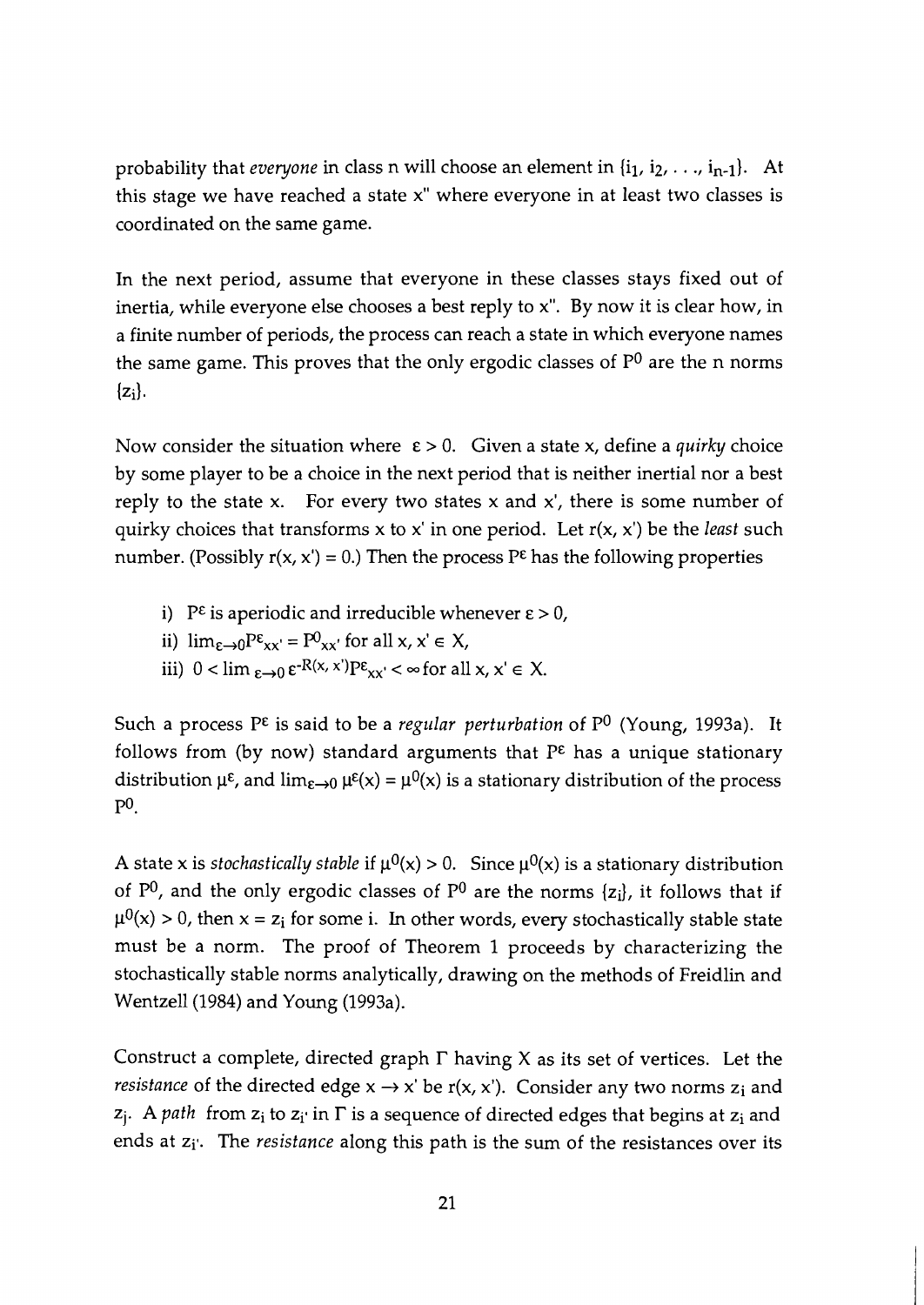edges. For every two norms  $z_i$  and  $z_i$ ; define  $R_{ii'}$  to be the *minimum resistance* over all directed paths from  $z_i$  to  $z_i$ .

The numbers  $R_{ii'}$  are computed as follows. In state  $z_i$  everyone names game i. To get to the norm  $z_i$  with as few quirky choices as possible, it is useless to name games other than if. Thus, to compute Ri?, we need to find the *smallest* number of individuals (summed over all classes) who must name game i' in order for the norm to tip from  $z_i$  into a state x from which the process can evolve, with no further quirky choices, to  $z_i$ <sup>r</sup>. That is, we need to find the smallest number of switches from i to i' that results in some state  $x \in B^0(z_i)$ , where  $B^0(z_i)$  is the set of all states from which  $z_i$  is reached with positive probability under  $P^0$ .  $B^0(z_i)$  is called the *basin of attraction* of  $z_i$  under P<sup>0</sup>.

Fix a class j<sup>\*</sup>, and consider a state x such that, in each class  $j \neq j^*$ ,  $k_j$  individuals name i', and  $k - k_i$  name i. (Recall that each class contains  $k$  individuals.) Then i' is a best reply for every member of class j\* provided that

$$
a_{ij}^* \prod_{j \neq j^*} k_j / k \ge a_{ij}^* \prod_{j \neq j^*} (1 - k_j / k). \tag{A1}
$$

If this holds, then the state x is in the basin of attraction of  $z_i$ . Let  $m_i* =$ min  $\sum_{j\neq j^*} k_j$  over all sets of integers  $(k_j)_{j\neq j^*}$  such that  $0 \leq k_j \leq k$  and (A1) holds. Thus  $R_{ii'} = min_{i^*} m_{i^*}.$ 

Sidestepping (for the moment) the complications that arise from integer values, let  $p_i = k_i/k$  and consider the solution to the system

$$
\min \sum_{j \neq j^*} p_j
$$
\nsubject to

\n
$$
0 \leq p_j \leq 1 \text{ for all } j \neq j^*,
$$
\nand

\n
$$
a_{i^*j^*} \prod p_j \geq a_{ij^*} \prod (1 - p_j).
$$
\n
$$
j \neq j^* \qquad j \neq j^*
$$
\n(A2)

The minimum of  $\Sigma_{j\neq j^*}$  p<sub>j</sub> occurs when all p<sub>j</sub> are equal, that is,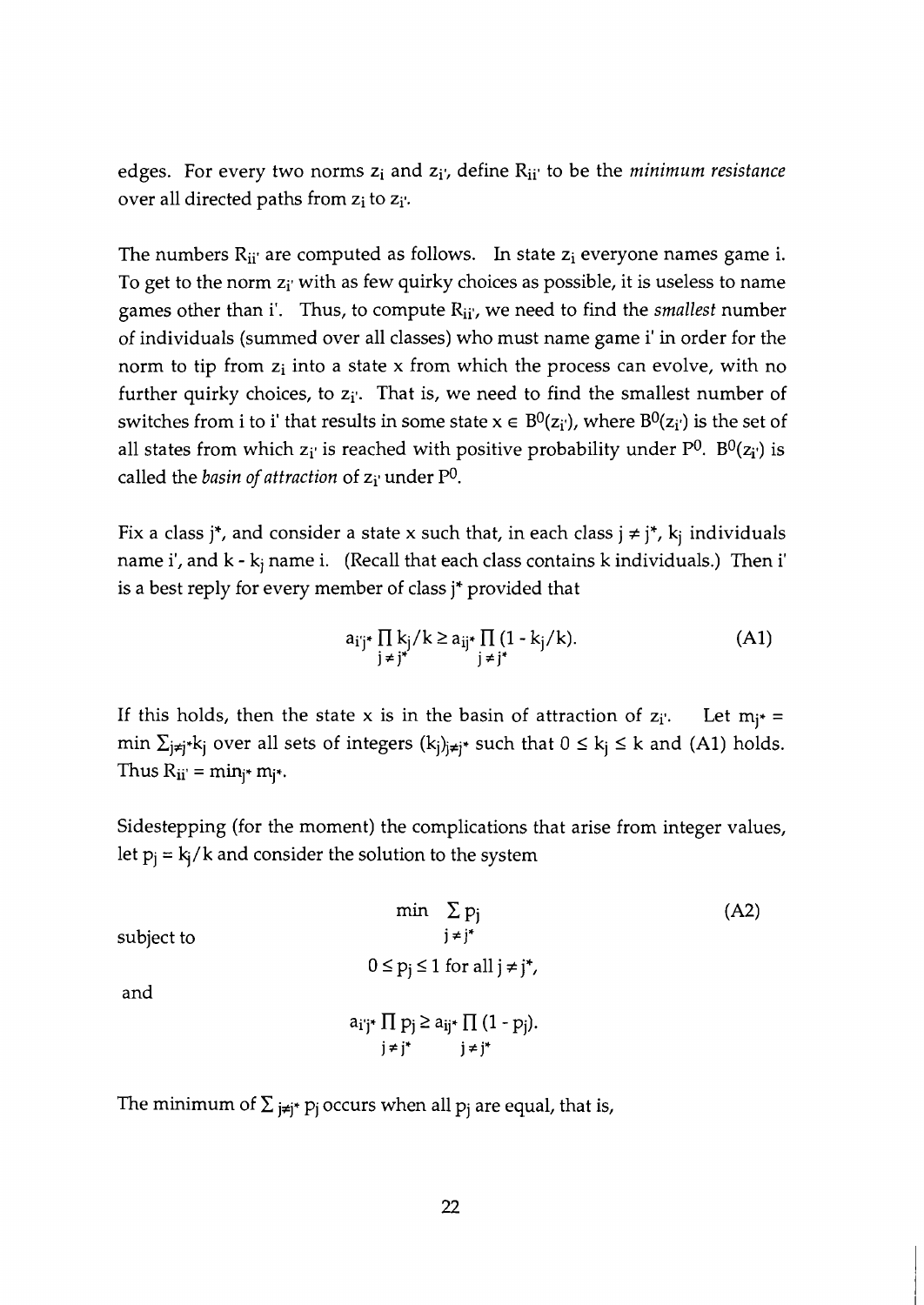$$
(p_i/(1-p_i))^{n-1} = a_{ij^*}/a_{i^*}
$$
 for all  $j \neq j^*$ .

This is equivalent to

$$
p_j = a_{ij} \cdot \eta / (a_{ij} \cdot \eta + a_{i'j} \cdot \eta) \text{ for all } j \neq j^*, \text{ where } \eta = 1/(n-1).
$$

In general, let Iyl denote the least integer greater than or equal to a real number y. It follows from the above that

$$
m_{i^*} = (n-1) [ka_{ii^*}\eta/(a_{ii^*}\eta + ai^*j^*\eta)].
$$

Since  $R_{ii'} = min_{i^*} m_{i^*}$ , and  $j^*$  is arbitrary, it follows that

$$
R_{ii'} = (n-1) \left[ k \min_j \left\{ a_{ij} \eta / (a_{ij} \eta + a_{ij} \eta) \right\} \right]
$$

For the most part we shall do calculations in terms of

$$
r_{ii'} = \min_{j} \{a_{ij}\eta/(a_{ij}\eta + a_{i'j}\eta)\},
$$
 (A3)

noting that  $R_{ii'} = (n - 1) [kr_{ii'}]$ .

Now construct another directed graph **T\*.** This one has n vertices, one for each of the coordination equilibria  $1 \le i \le n$ . The weight (or resistance) on the edge  $i \rightarrow i'$  is  $R_{ii'} = (n - 1)[kr_{ii'}]$ . The *stochastic potential*  $\phi_k(i)$  of equilibrium i is the resistance of the least-resistant i-tree. It can be shown that *the stochastically stable norms*  $z_i$  *are precisely those i that minimize the stochastic potential function*  $\phi_k(i)$ (Young, 1993a, Theorem **4).** Note that this function is independent of the inertia rate v. It is also essentially independent of k in the following sense. Say that a coordination equilibrium i is *stable* if the corresponding norm  $z_i$  is stochastically stable for infinitely many values of k. Let  $\phi(i)$  be the resistance of the least resistant i-tree when each weight  $R_{i'i''}$  is replaced by  $r_{i'i''}$ . Among all those i that minimize  $\phi$ , there is at least one that minimizes  $\phi_k$  for infinitely many k, so it is stable. Thus stable equilibria exist. On the other hand, if i does not minimize  $\phi$ , then it does not minimize  $\phi_k$  for all sufficiently large k, hence it is not stable. Thus every stable equilibrium minimizes  $\phi$ . To verify the claims of the theorem,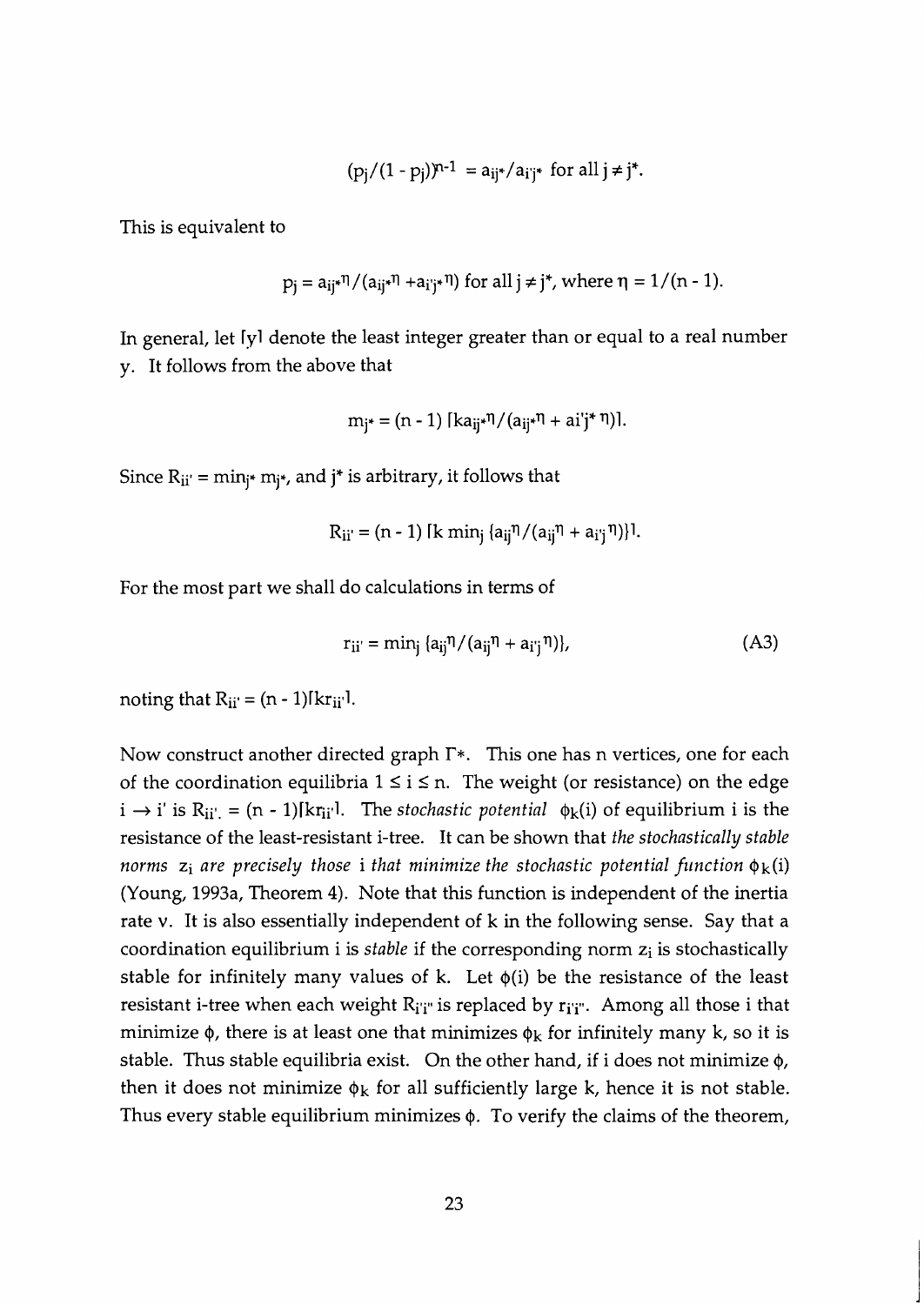it suffices to show that every i that minimizes  $\phi$  is efficient and approximately maximin.

To prove the latter statement, we need to show that if i minimizes  $\phi$ , then w<sub>i</sub>/w<sup>+</sup> is bounded below as in expression (6). This is obviously true if  $w_i = w^+$ , so let us assume that  $w_i < w^+$ . Let  $i^* \neq i$  be a maximin equilibrium:  $w_{i^*} = w^+$ . Let  $T_i$  be an i-tree having minimum resistance among all rooted trees, that is,  $r(T_i) = \phi(i)$ . There is a unique edge  $e_1$  in  $T_i$  exiting from  $i^*$ . Let h be the least-satisfied class in game i, that is,  $a_{ih} = w_i$ . Let i' be a game in which h gets its maximum ( $a_{i'h} =$ 1). Among all such games i' choose one for which the welfare index  $w_i$  is lowest. Thus

$$
w_i \leq w^2. \tag{A4}
$$

Assume for the moment that i'  $\neq$  i, i\*. (We shall dispose of the cases i'= i and i' =  $i^*$  in due course.) Let  $e_2$  be the unique edge in  $T_i$  exiting from i. Construct an  $i^*$ -tree  $T_{i^*}$  by deleting the edges  $e_1$  and  $e_2$  from  $T_i$  and adding the edges  $e'_1$  =  $(i \rightarrow i')$  and  $e'_{2} = (i' \rightarrow i^{*})$ . See figure 5.



Figure 5.

By assumption  $T_i$  is a least resistant tree, hence  $r(T_i) \le r(T_{i^*})$ . From this it follows that

$$
r(e_1) + r(e_2) \le r(e'_1) + r(e'_2) \tag{A5}
$$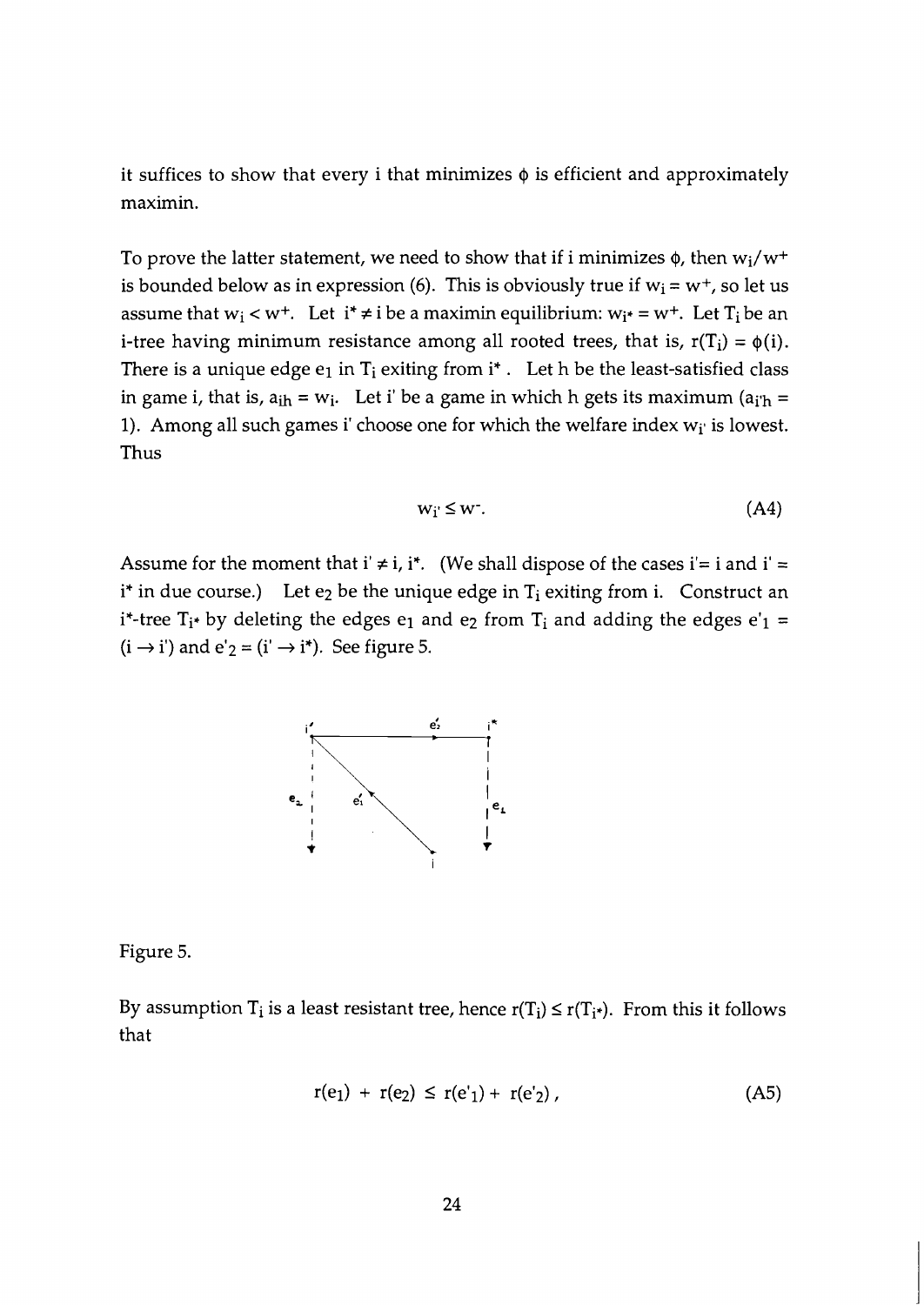(Here r(e) denotes the resistance of edge e.) Let us evaluate the four resistances in expression (A5). We know that

$$
r(e'_1) = r_{ii'} = min_j \{a_{ij}^{\eta} / (a_{ij}^{\eta} + a_{ij}^{\eta})\}.
$$

By choice of i', the minimum occurs when  $j = h$ , that is,

$$
r(e'_{1}) = a_{ih}\eta/(a_{ih}\eta + a_{i'h}\eta) = w_{i}\eta/(w_{i}\eta + 1).
$$
 (A6)

The minimum resistance from i\* to any other vertex is

$$
min_{i\neq i^*} min_j a_{i^*j} \eta/(a_{i^*j} \eta + a_{ij} \eta) = w_i \eta/(w_{i^*} \eta + 1) = (w^*) \eta/((w^*) \eta + 1).
$$

Since  $e_1$  exits from i\* it follows that

$$
r(e_1) \ge (w^+)^{\eta} / ((w^+)^{\eta} + 1). \tag{A7}
$$

Similarly,

$$
r(e_2) \geq w_i \eta / (w_i \eta + 1). \tag{A8}
$$

 $\ddot{\phantom{1}}$ 

Finally, let us note that

$$
r(e'_{2}) = min_{j} \{a_{ij}\eta/(a_{ij}\eta + a_{i}I_{j}\eta)\}.
$$
 (A9)

By definition,  $w^+ = w_{i^*} = \min_i a_{i^*j}$ , so  $a_{i^*j} \geq w^+$  for all j. From this and (A9) it follows that

$$
r(e'_{2}) \leq \min_{j} \{a_{i'j}\eta / (a_{i'j}\eta + (w^{+})\eta)\} = w_{i'}\eta / (w_{i'}\eta + (w^{+})\eta). \tag{A10}
$$

Combining (A5) - (A10) results in the inequality

$$
\frac{(w^+)^{\eta}}{(w^+)^{\eta}+1} + \frac{w_i^{\eta}}{w_i^{\eta}+1} \leq \frac{w_i^{\eta}}{w_i^{\eta}+1} + \frac{w_i^{\eta}}{w_i^{\eta}+(w^+)^{\eta}}
$$

After some algebraic manipulation, we obtain the equivalent expression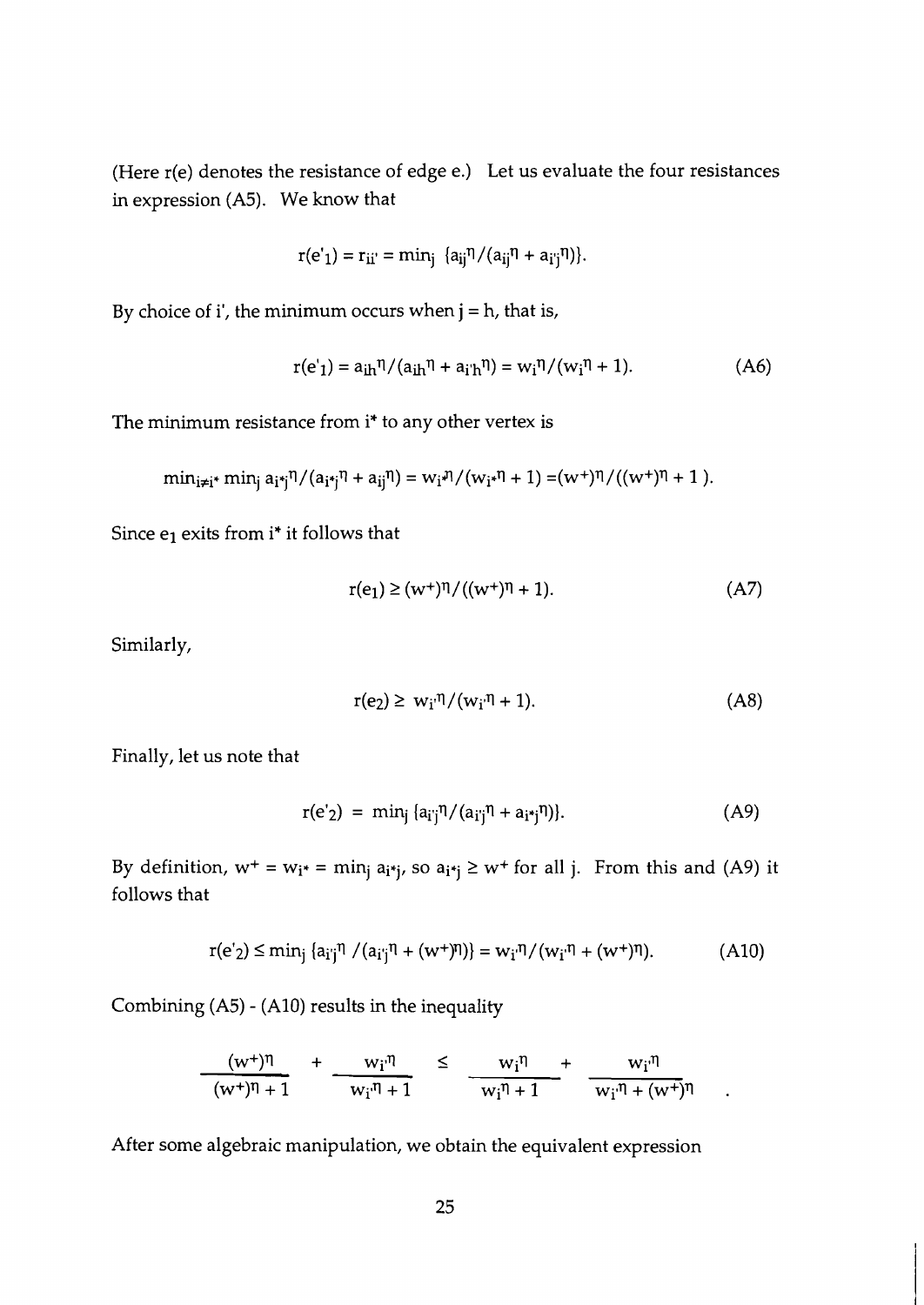$$
w_i^{\eta} \geq \frac{(w^+)^{\eta} - \rho(w_i)}{1 \ + \ \rho(w_i)} \quad \text{where } \rho(w_i) = \frac{w_i^{\eta} (1 - (w^+)^{2\eta})}{(1 + w_i^{\eta}) ((w^+)^{\eta} + w_i^{\eta})}
$$

By choice of i',  $w \ge w_i$ . It is straightforward to show that  $p(w_i)$  is increasing in  $w_i$  provided that  $(w_i)^2 \leq w^+$ , which holds because  $w_i \leq w^+ \leq 1$ . Letting  $p = p(w^+)$ we therefore obtain

$$
w_i \eta \geq \frac{(w^+)^{\eta} - \rho}{1 + \rho'}
$$

which implies the inequality claimed in the theorem.

It remains to dispose of the cases  $i' = i$  or  $i' = i^*$ . We claim that in fact neither is possible. Suppose on the one hand that  $i' = i$ . By definition, i' is an equilibrium in which the least satisfied class gets its maximum (namely 1). If  $i' = i$ , it follows that all classes get their maximum in equilibrium i, which contradicts our assumption that  $w_i < w^+$ .

Suppose on the other hand that  $i' = i^*$ . Change the tree  $T_i$  by deleting the unique edge e<sub>1</sub> that exits from i<sup>\*</sup>, and adding the edge e'<sub>1</sub> = (i  $\rightarrow$  i'). This results in an i'-tree, say  $T_i$ . Since i is stable but i' is not, we must have  $r(T_i) < r(T_i)$ , that is,

$$
r(e'_1) > r(e_1). \tag{A11}
$$

Since the least satisfied class in equilibrium i gets its maximum in i', it follows that

$$
r(e'_{1}) \leq w_{i}\eta/(w_{i}\eta + 1).
$$

But (A7) implies that  $r(e_1) \geq (w^+)^{\eta}/((w^+)^{\eta} + 1)$ . Thus

$$
r(e_1) \ge (w^+)^{\eta}/((w^+)^{\eta} + 1) \ge w_i^{\eta}/(w_i^{\eta} + 1) \ge r(e'_1),
$$

which contradicts (A11).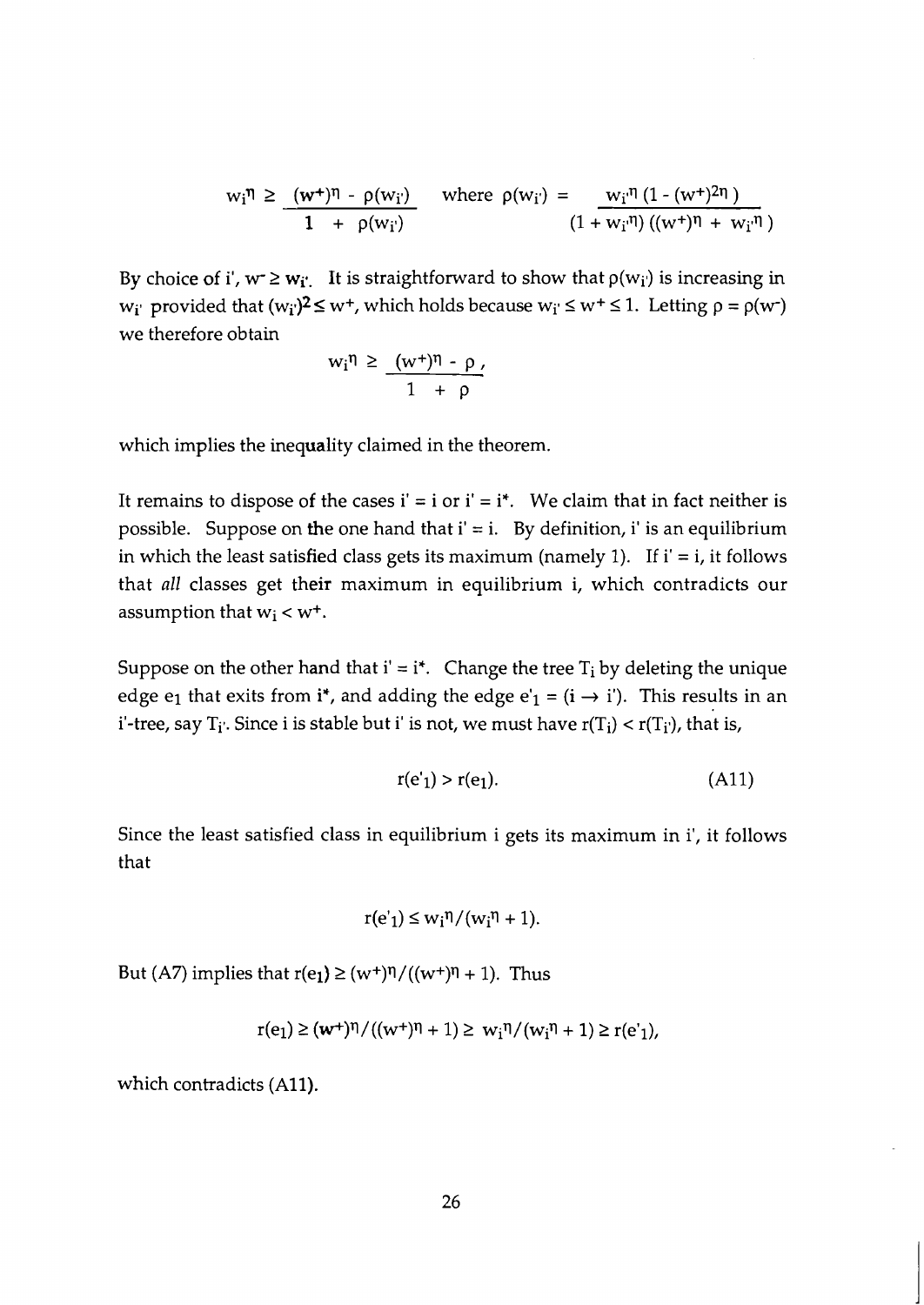Finally, we need to establish Pareto optimality. Suppose, by way of contradiction, that i is a stable equilibrium and that the payoffs from i are strictly dominated by the payoffs from i', where i' is not stable:

$$
a_{ij} < a_{i'j} \text{ for all } j, 1 \leq j \leq n. \tag{A12}
$$

Let  $T_i$  be an i-tree of least resistance. Since i is stable, none of the i'-trees can have a resistance *strictly smaller* than r(Ti). We shall show, however, that there is such an i'-tree.

If (i'  $\rightarrow$  i) is an edge in T<sub>i</sub>, replace it by the opposite edge (i  $\rightarrow$  i'). This creates an i'-tree, and its resistance is less than  $r(T_i)$  because (A3) and (A12) imply that  $r_{ii'} < r_{i'i}$ . This contradiction shows that  $(i' \rightarrow i)$  is not an edge in  $T_i$ .

Consider any edge (h  $\rightarrow$  i) in T<sub>i</sub> that points toward i (there is at least one such edge because i is the root). Replace it with the edge ( $h \rightarrow i'$ ), and do this for all edges that point toward i. In  $T_i$  there is a unique edge exiting from i', say  $(i' \rightarrow h')$ , where h'  $\neq i$  by the above. Replace it with the edge  $(i \rightarrow h')$ . It is easy to check that this new object is an i'-tree. It has strictly lower resistance than  $T_i$ , because (A3) and (A12) imply that for all i, i', h, and h',

$$
r_{\text{hi'}} = \min_j \left( a_{\text{hj}}^{\eta} / (a_{\text{hj}}^{\eta} + a_{\text{i'j}}^{\eta}) \right) < \min_j \left( a_{\text{hj}}^{\eta} / (a_{\text{hj}}^{\eta} \, a_{\text{i'j}}^{\eta}) \right) = r_{\text{hi}}.
$$

and

$$
r_{ih'} = min_i \{a_{ij}\eta/(a_{ij}\eta + a_{h'j}\eta) < min_i \{a_{ij}\eta/(a_{ij}\eta + a_{h'j}\eta)\} = r_{i'h'}
$$

This contradiction shows that no stable equilibrium is strictly Pareto dominated, and completes the proof of the theorem.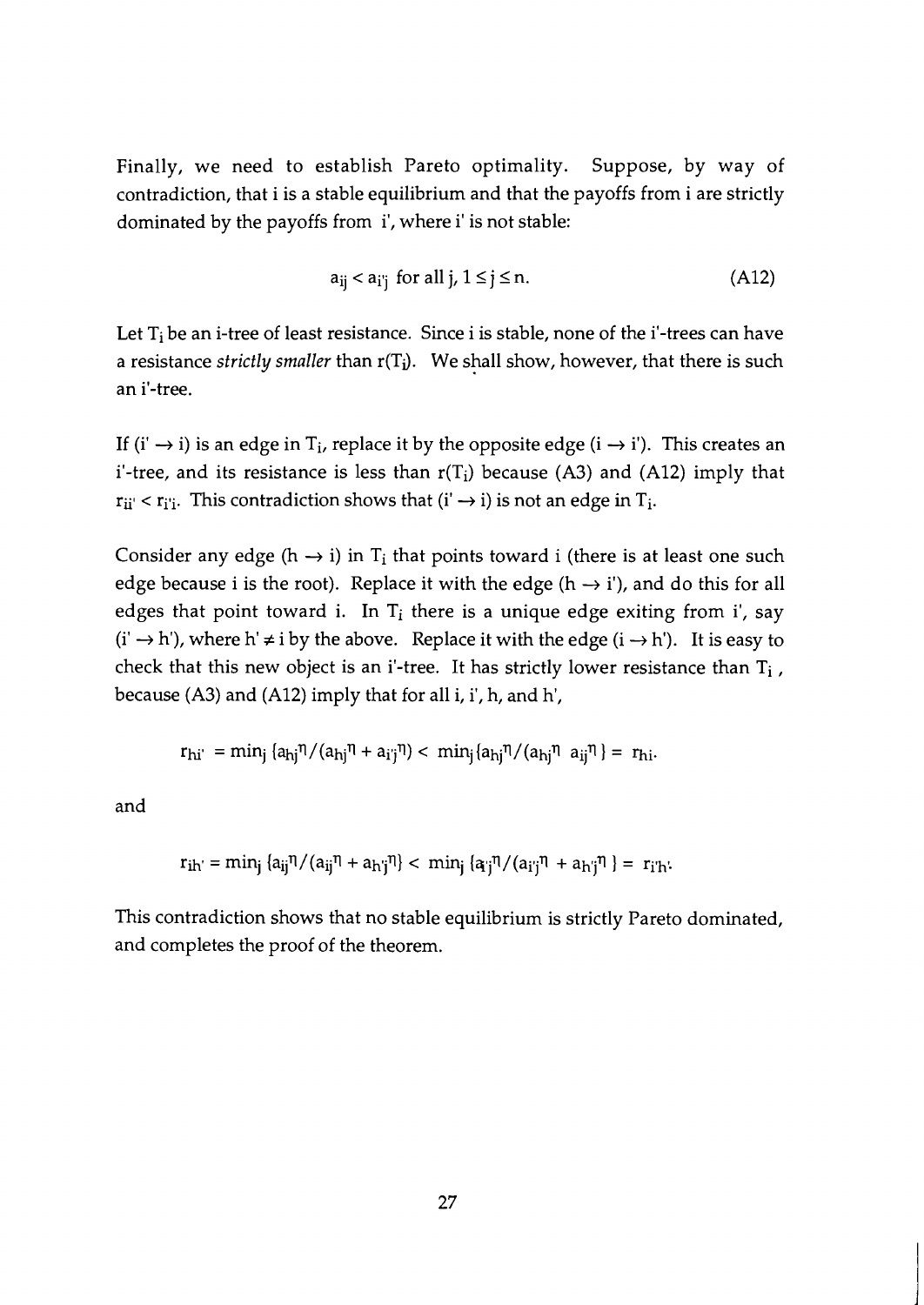#### **References**

An, Mark Y. and Nicholas M. Kiefer (1993), "Evolution and Equilibrium Selection in Repeated Lattice Games," Preprint, Cornell University.

Arrow, Kenneth, (1994): "Methodological Individualism and Social Knowledge," American Economic Review, 84, 1-9.

Binmore, Ken (1994): Game Theory and the Social Contract I: Playing Fair. Cambridge, MA: MIT Press.

Blume, Larry (1993): "The Statistical Mechanics of Strategic Interaction," Games and Economic Behavior, 4,387-424.

Ellison, Glenn (1993): "Learning, Local Interaction, and Coordination," Econometrica, 61,1047-1071.

Foster, Dean, and H. Peyton Young (1990),"Stochastic Evolutionary Game Dynamics," Theoretical Population Biology, 38,219-232.

Freidlin, Mark, and Alexander Wentzell(1984): Random Perturbations of Dynamical Systems. Berlin; Springer-Verlag.

Gauthier, David (1986): Morals by Agreement. Clarendon Press: Oxford, 1986.

Kandori, Michihiro, and Rafael Rob (1995): "Evolution of Equilibria in the Long Run: A General Theory and Applications," Journal of Economic Theory, 65.

Kandori, Michihiro, George Mailath, and Rafael Rob (1993): "Learning, Mutation, and Long-Run Equilibria in Games," Econometrica 61, 29-56.

North, Douglass C. (1981): Structure and Change in Economic Histoy. New York: Norton.

Rawls, John (1971): A Theory of Justice. Cambridge, MA: Harvard University Press.